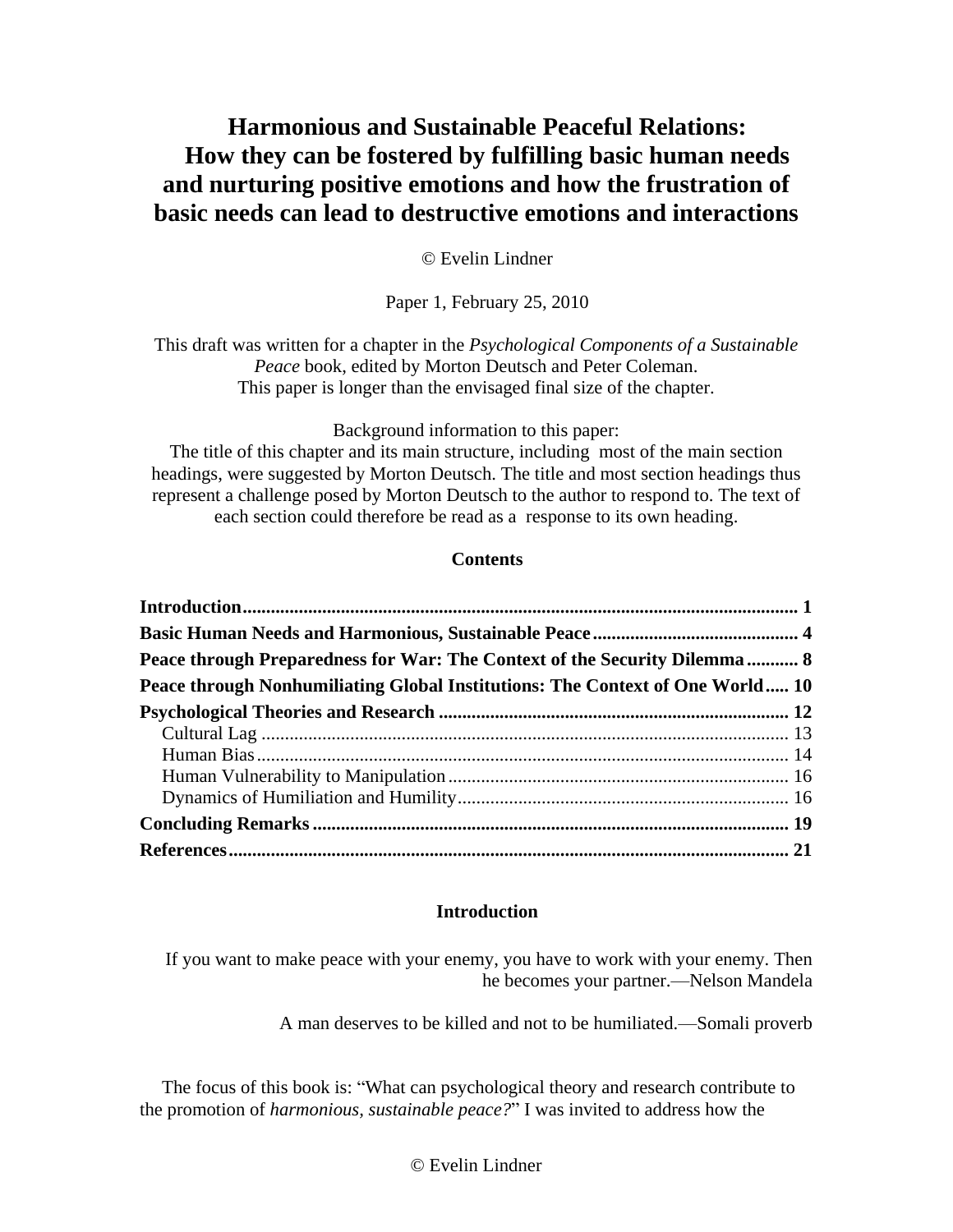frustration of basic needs can lead to negative emotions and destructive interactions, and how the fulfillment of basic needs can foster positive emotions and peaceful interactions. In response to this invitation, this chapter begins with the following questions:

- 1. What is harmonious, sustainable peace?
- 2. Does the fulfillment of basic needs and the fostering of positive emotions always lead to peaceful interactions?
- 3. If not, can certain circumstances be identified that make this connection work?

This chapter argues that, at the current juncture in humanity's history, the third question points at the most pressing issue that has to be studied and solved if world peace is to be achieved: the large-scale geohistorical and geocultural frames within which peace and the fulfillment of basic needs are conceptualized.

To illustrate this argument starkly, a suicide bomber is hailed as a freedom fighter by his own people for heroically sacrificing his life for helping secure the fulfillment of their basic needs and for gaining self-actualization in his own afterlife. At the same time, he is deplored as a terrorist by his victims and foes. In other words, the pathway to the fulfillment of basic needs through violence can foster extremely positive emotions and a grand sense of self-actualization in one camp, while failing to create harmonious, sustainable, and peaceful interactions between both camps. Worse even, this pathway will even severely deepen mutual enmity and exacerbate the absence of peace for all.

Not only the language of martyrdom/terrorism, also the language of war is permeated with narratives of heroism that connect the grandest of self-actualizations with killing and dying. The Somali proverb that opens this chapter expresses this by saying, "A man deserves to be killed and not to be humiliated." I gathered this phrase in Somalia in 1998 when I did research on humiliation and war (Lindner, 2000, 268).

At its current point in history, humankind faces the dilemma that victors and oppressors can indeed be perfectly successful, over long periods of time, in satisfying their own human needs through violence and exploitation, while denying the fulfillment of the very same needs to the conquered and the downtrodden. Not least the economic crisis that broke in 2008 has thrown into stark contrast to what extent a few can blissfully maximize conspicuous consumption, successfully co-opting world culture to support their strategies, while millions do not even have clean water to drink. Also on the side of the downtrodden and humiliated, as mentioned above, violence—in form of uprisings and terrorism, for example—can provide a deep sense of self-actualization that outweighs even the loss of own life. Under certain circumstances, more violence may even foster more positive feelings and a grander sense of self-actualization.

I lived for seven years in Cairo, Egypt (1984-1991), where I worked as a psychological counselor and clinical psychologist at the American University in Cairo, and had my own private practice in Cairo from 1987-1991. I offered counseling in English, French, German, Norwegian, and, in time, also in Egyptian-Arabic. My clients came from diverse cultural backgrounds, many from the expatriate community in Cairo. Americans, Europeans, Scandinavians, Palestinians, and citizens of other African countries, as well as from the local community, both Western-oriented, and traditionallyoriented Egyptians were my clients.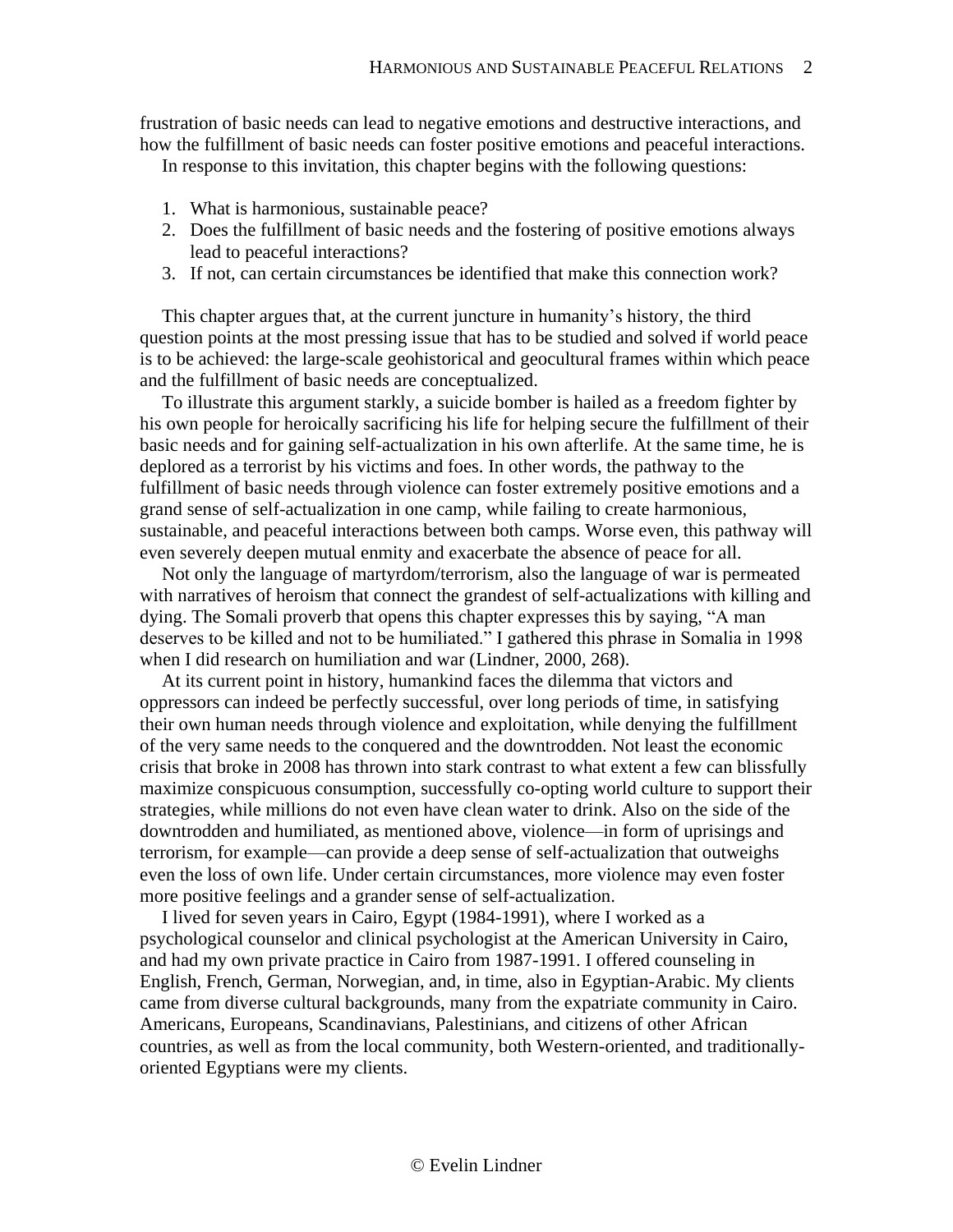Palestinian students came to me as clients who suffered from depression because they felt they should help their pained families in Palestine, instead of studying in Cairo, preparing for a happy life. Farida, a young woman, not yet 20 years old, was deeply torn:

My father wants me to study, get married, and have a normal life. But I cannot smile and laugh and think of happy things, when my aunts and uncles, my nieces and other family members face suffering in Palestine. Their suffering is a heavy burden on me. I feel it in my body. Sometimes I cannot sleep. I feel tortured.

I know Palestinians my age who do not care. They go to the discotheque and dance – they even drink alcohol. I think this is disgusting. Our people are suffering and we should stand by them. If we cannot help them directly, we should at least not mock them by living immoral lives or be heartless and forget them altogether. I feel I have no right to enjoy life as long as my people suffer.

I respect my father and I try to obey him and concentrate on my studies. If it were not for him, I would go to my homeland, get married, have as many sons as possible, and educate them in the right spirit. I would be overjoyed to have a martyr as a son, a son who sacrifices his life for his people.

I feel that suicide bombers are heroes, because it is hard to give your life. I want to give my life. I want to do something. I cannot just sit here in Cairo and watch my people suffer and be humiliated. I feel humiliated in their place, and feel that I humiliate them more by not helping them. I feel so powerless, so heavy; sometimes I can hardly walk (Lindner, 2006c, 113-114).

Also some male Palestinian students sought my advice. They dreamt of giving their lives for Palestine in violent resistance. None of these young students was driven by any "will to power" or inherent "hatred." They were driven by desperate empathy with their families back home. However, the solutions they envisaged were shortsighted, impatient, and counter-productive. In other words, their starting point, empathy for others' sufferings—a *noble*, *sincere*, and *valuable* suffering—contrasted starkly with their *destructive* strategies for action, destructive for these young people, as well as for the social fabric of a world of nonviolence. They had the highest of standards for their personal self-actualization, they did not wish to be bribed into selfishly overlooking the pain of their loved-ones. They were loving and caring young people, who knew everything about how to be empathic and how to make peace—indeed they were the peacemakers within their families. I was very aware that these bright young people were vulnerable to being recruited by cynical leaders who could use their empathy for acts of destruction. I advised them strongly to raise their level of ambitions even higher and seek more inclusive paths to relieving their suffering: not only embracing their own extended families, but humanity as a whole as their family.

This chapter argues that harmonious and sustainable peace can only be achieved if all players develop a willingness to consider everybody's basic needs in an inclusive manner and co-create shared conceptualizations of pathways to their fulfillment, and that this insight has to inform systemic change.

Peace psychologist Daniel J. Christie lays out the contemporary scope of peace psychology as follows: "In particular, three themes are emerging in post-Cold War peace psychology: (1) greater sensitivity to geohistorical context, (2) a more differentiated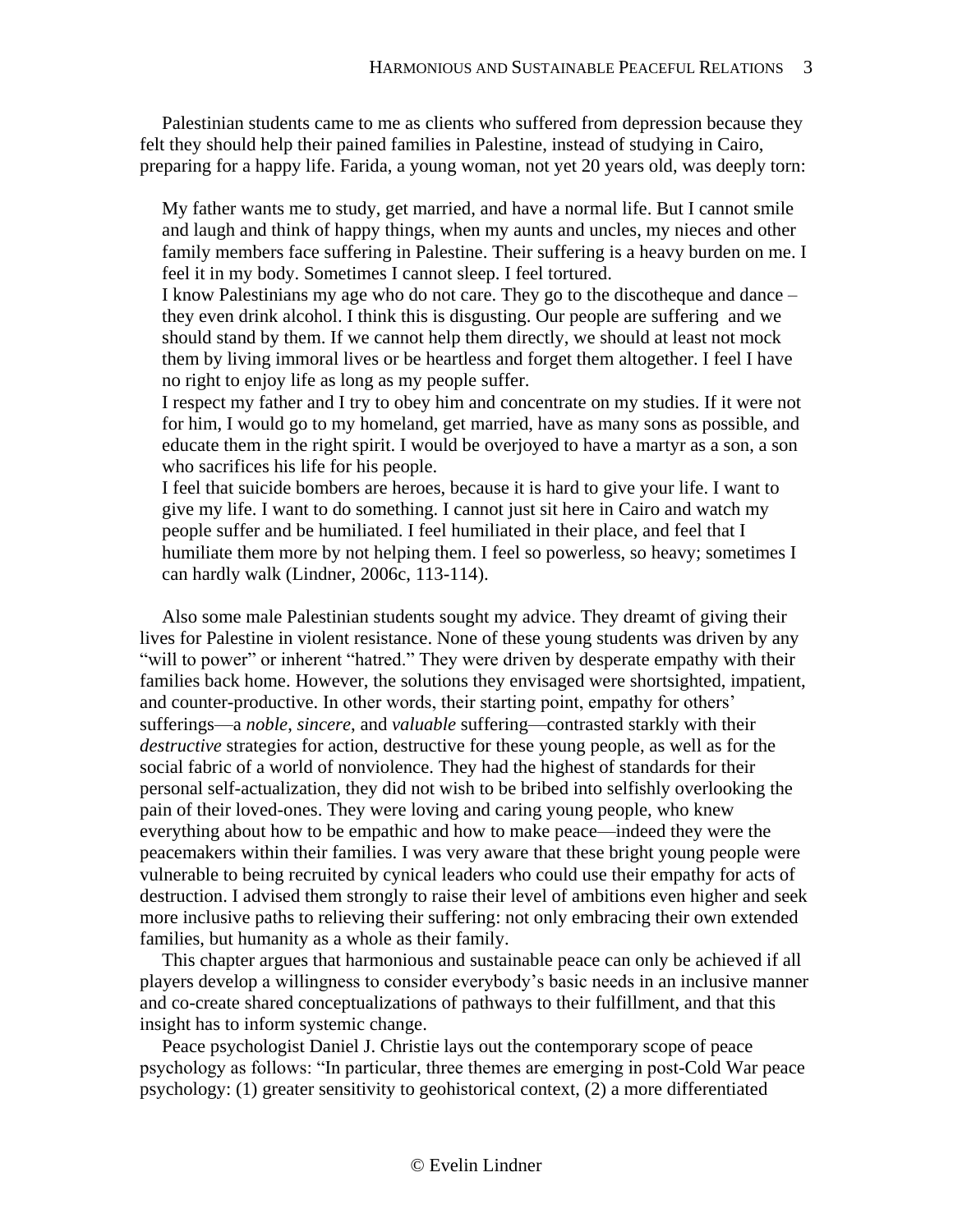perspective on the meanings and types of violence and peace, and (3) a systems view of the nature of violence and peace" (Christie, 2006).

The chapter underpins its stance with theory and research ranging from archeology to anthropology and political science, and presents psychological theory and research that supports this argument.

## **Basic Human Needs and Harmonious, Sustainable Peace**

<span id="page-3-0"></span>In 2007, I organized a conference on dignity and humiliation in Hangzhou, China.<sup>1</sup> The term "harmonious society" was continuously emphasized by our Chinese hosts and participants (in other world regions, for example, in Europe, the term "social cohesion" is used more<sup>2</sup>). What the conference demonstrated, was that the Chinese definition of "harmony"—as informed, among others, by a revival of *Confucianism*—only partly overlapped with the European definition of "social cohesion." The conclusion was unavoidable that the world community opereates with two very different versions of harmony and cohesion. The conference also demonstrated that both versions can work sustainably if all participants subscribe to them. Even much starker approaches to social harmony as proposed in China can be sustained over long periods of time, as demonstrated by the fact that a country like North Korea, for instance, is not torn apart by inner strife.

Both approaches entail a commitment to the fulfillment of basic human needs for the in-group and value similar sets of psychological skills, ranging from courage and solidarity to empathy and humility. What differentiates both concepts is their scope: "Individuals or groups within our moral boundaries are seen as deserving of the same fair, moral treatment as we deserve. Individuals or groups outside these boundaries are seen as undeserving of this same treatment" (Coleman, 2000, p. 118). In other words, what differentiates both concepts is the scope within which human needs are defined and fulfilled, and how courage, solidarity, empathy, and humility are embedded into the larger geohistorical frames that inform how people feel about feelings (or cultural scripts of meta-emotions; see, for example, Gottman, Katz, & Hooven, 1997).

In one paradigm, the aim is to try to find inclusive win-win ways of living together for all. In the other paradigm loving one's friends and hating one's enemies is the definitorial script. Empathy (not sympathy) are to be invested in relationships with in-group members as well as with enemies, in both cases with the aim to facilitate one's in-group's victory. In a zero-sum fashion, victory means that my human needs are fulfilled by denying or curtailing the fulfillment of yours.

Terms such as "harmonious" and "cohesion" lend themselves to supporting both paradigms, and also positive emotions can underpin both approaches. Harmonious cohesion can be achieved when all participants subscribe to norms that allow elites to define their needs in ways that are systemically frustrated in subalterns with impunity, including the definition of what is *basic* about "basic needs." Apartheid systems, dominator societies (Eisler, 1987), societies of large power differentials between "higher" beings presiding over "lower" beings, are societies where inequality in dignity is institutionalized. Such systems are not necessarily unsustainable. A number of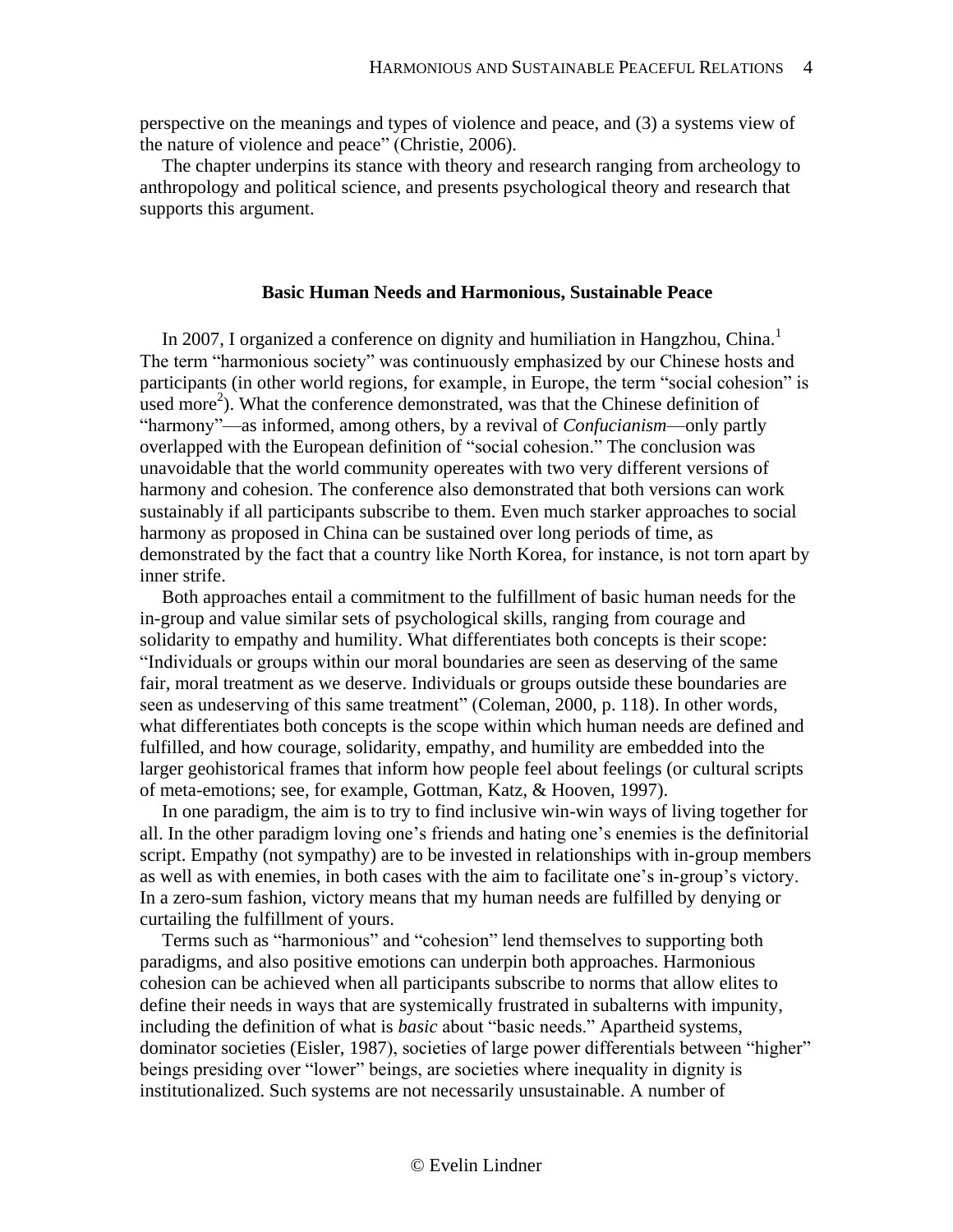psychological mechanisms, for example, those based on instilling fear in underlings, or teaching them helplessness, lend themselves to making such systems sustainable.

In contrast, in contexts that promote the human rights ideal of equality in dignity, such rankings of definitions of needs are not regarded as legitimate. Every human being is seen to deserve the chance to create living conditions for herself that allow her to satisfy a spectrum of needs that is regarded as common to all humans.

The most widely used conception of basic human needs is Maslow's theory of a hierarchy of human needs (Maslow, 1943). In order of priority, he identified the following basic needs.

- Physiological needs: for air, water, and food, and the need to maintain equilibrium in the blood and body tissues in relation to various substances and the type of cell. Frustration of these needs leads to apathy, illness, disability, and death.
- Safety needs: for security, freedom from fear and anxiety, shelter, protection from danger, order, and predictable satisfaction of one's basic needs. Here, frustration leads to fear, anxiety, rage, and psychosis.
- Belongingness and love needs: to be part of a group (a family, a circle of friends), to feel cared for, to care for someone, to be intimate with someone, and so forth. Frustration produces alienation, loneliness, and various forms of neurosis.
- Esteem needs: for self-esteem (self-confidence, mastery, worth, strength, and the like) and social esteem (respect, dignity, appreciation, and so on). Feelings of inadequacy, inferiority, helplessness, incompetence, shame, guilt, and the like, are associated with frustration of these needs.
- Self-actualization needs: to become the kind of person one is most suited to become; to realize one's full potential in relatedness to others, in developing talents, and in participating in one's community. The need for self-actualization also includes such meta-needs as truth, curiosity, justice, beauty, aliveness, playfulness, and the like.

Maslow considered the first four in this list to be deficiency needs, arising from a lack of what is needed. Once these basic needs are all reasonably satisfied, we get in touch with our needs for self-realization and pursue their satisfaction. Although Maslow initially postulated needs as hierarchically ordered, he later accepted the view that in reality some people violate the hierarchy—say, putting themselves in danger and going hungry to protect someone they love or a group with whom they identify. This stance was supported by Chilean economist and philosopher Manfred Max-Neef, who also argued that fundamental human needs are non-hierarchical, and are ontologically universal and invariant in nature—part of the condition of being human (see, for example, Max-Neef, Elizalde, & Hopenhayn, 1991).

Maslow's theory, or variations of it, has been taken up by several subsequent theories. It is, for example, the foundation of the human needs theory of John Burton and his colleagues and students (Burton, 1990a). The fundamental thesis of this approach is that a conflict is not resolved constructively unless the parties' basic human needs are brought out and dealt with to the satisfaction of each party. The application of this idea to conflict is called the "problem-solving workshop." Burton initially developed it, while he was serving as a consultant in the Cyprus conflict between Greeks and Turks; subsequently, it was systematically developed by Kelman and his colleagues (Kelman, 1990). It entails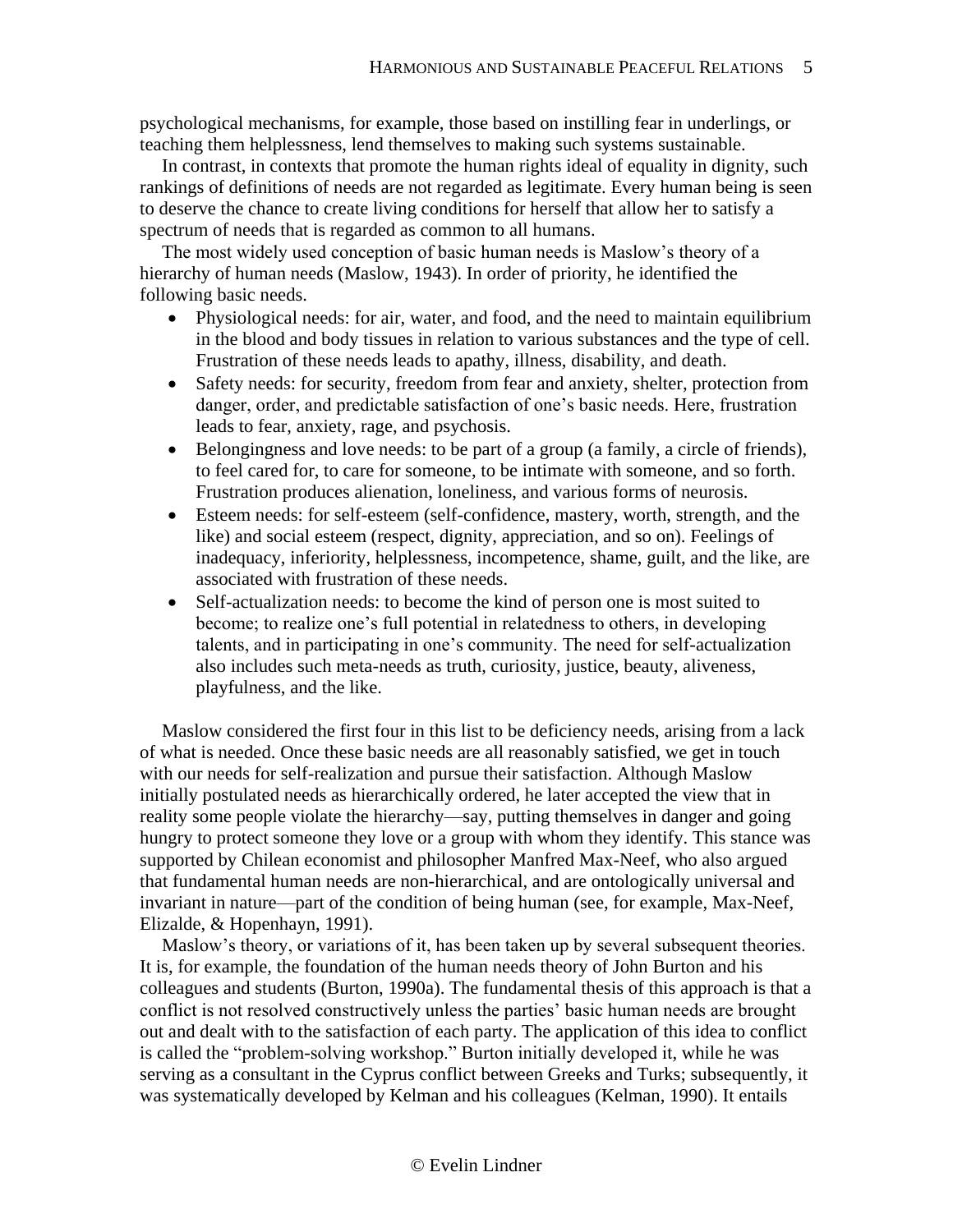creating conditions that enable the participants to express their real needs openly and honestly, and then try to work out a resolution that meets the basic needs of both sides.

From negotiation handbooks we can learn what *real needs* may be. We learn that we need to focus on "interest" and not on "position" to attain an optimal outcome (Fisher, Ury & Patton, 1991). If two people fight over an orange, for example, sharing it equally would solve the conflict, however, not optimally. The optimal solution would be to ask more detailed questions and consider, for example, that one person wishes to use the skin of the orange for a cake while the other wants to extract the juice from the fruit meat. As a result, the outcome would be that both have 100 percent of their interest served, not just 50 percent. Not that such a positive outfall can be guaranteed—sometimes a situation simply does not entail the potential for win-win solutions—but by not searching for such potential win-win solutions, those solutions are overlooked and untapped.

At the present juncture of human history, the most significant problem for global peace is that people who sit together in negotiations and workshops in good faith have already done the very first step that inclusive peace requires, namely recognizing the *real need* of humankind for co-creating a shared conceptualization of possible pathways to satisfying everybody's basic needs. They have already abandoned the mindset delineated by the Somali proverb.

A remarkable interview illustrates this point most provocatively. It was given by an Egyptian physician, Taufik Hamid, who went through a transformational process from an Al Qaeda Jihadist to a peacemaker and reformer of Islam. Dr. Hamid reminds me of the Palestinian clients I introduced earlier. He warns: "Never do concessions to radicals. The more you do concessions, the more they attack you."<sup>3</sup>

Most probably, Dr. Hamid's former Jihadist friends will not read this book, let alone attend workshops of conflict resolution. The fact that this book risks speaking only to the camp of the converted, illustrates the most pressing contemporary problem with world peace. My own research in Somalia has exposed to what extent people may refuse to sit together in workshops, or, more precisely, their leaders refuse, and even if they do, they may not do so in good faith. The international community is tired of arranging conferences for Somalia. It is frustrating to see warlords blissfully collecting their perdiem, having forgotten their promises of peace already at the door, while women and children on the ground continue to suffer and world peace is put at risk (Marshall, 1999).

The path to reaching world peace is for all of humankind to co-reflect, in the atmosphere of mutual respect that I attempt to model in this chapter, on the real needs of all of humankind in its present historical circumstances. Therefore this chapter begins with Nelson Mandela's words, "If you want to make peace with your enemy, you have to work with your enemy. Then he becomes your partner." His words point at what is needed most urgently, namely a dialogue about which definitions of peace and which pathways to the fulfillment of basic human needs are the most appropriate for today's world, and why, and to search for psychological theories and research that can facilitate this dialogue and the transition from one paradigm of peace to the other.

When contrasting Mandela's saying with the Somali proverb, it becomes evident that they connote two profoundly different "cultures of peace" (to use UNESCO's term "culture of peace<sup>4</sup>): Mandela's peace is about *the courage and skill to learn to live together even with enemies, and consider an inclusive win-win approach to the fulfillment of the human needs of all*, while the Somali peace is about *the courage and skill to kill*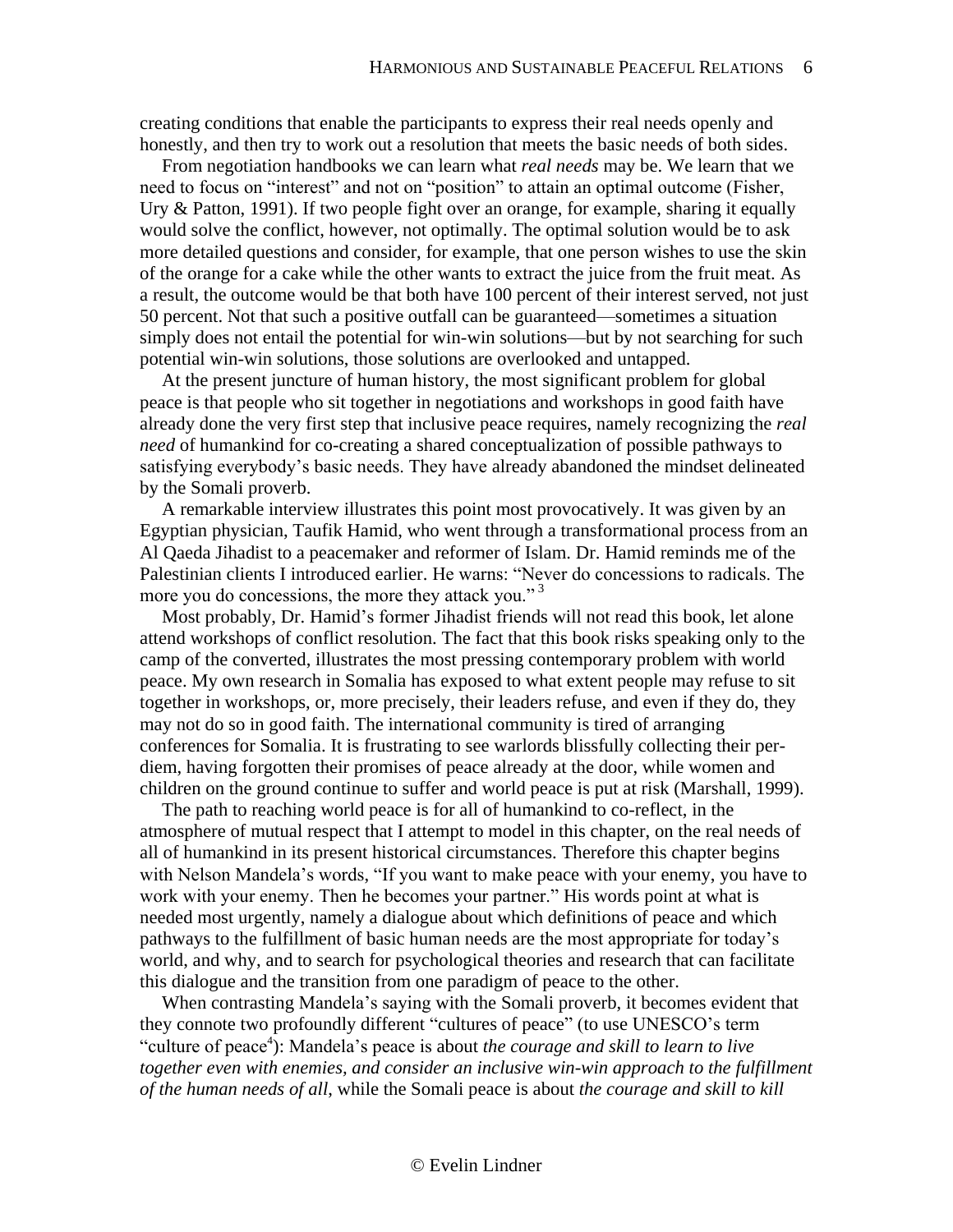*and die in the face of enemies, and secure their resources for the fulfillment of one's own human needs*. As noted earlier, both kinds of peace can be sustainable and even harmonious, namely, when all players subscribe to them and define as "collateral damage" or "price that has to be paid for peace" what the other camp would deplore as "lack of peace." Both cultures of peace draw on similar sets of psychological theories and skills, those of courage and solidarity, for example, but, as noted above, are embedded into different theoretical conceptualizations of geopolitical frames and related versions of *Realpolitik*.

In former times, the Somali view represented the dominating approach between groups—be it between tribes, clans, ethnic groups, nations, or classes. Nowadays, the Mandela approach to peace has gained visibility. As a result, both definitions of peace have their advocates on today's global stage. The Somali approach is informed by a code of male honor that tends to be contemptuous of the Mandela path. For them it smacks of weakness and lack of manly backbone. "Showing strength" is what counts. Friends are those who are duly impressed by this strength and thus motivated not to consider opposition or to give it up. Enemies are those unwise enough to underestimate this strength and are therefore to be taught lessons of "shock and awe."

In other words, this kind of peace is captured by narratives of strength, combat, and surrender. Adherents of this approach range from former administrations of the United States to extremist Jihadists. The nation-state system inherently supports this script professor of ancient history, Donald Kagan, attests that a passion to retain a state's "honorable" standing applies in today's world no less than it did earlier, even when national honor is no longer invoked as openly as in the past and partly masked by human rights rhetoric (Kagan, 1998; see also Wyatt-Brown, 1982). In the above-mentioned interview by Dr. Hamid, he attests to the depth with which traditional concepts of male honor inform this approach—he explains that the very first "enemy" of Jihadists are women's rights.

The Mandela path to peace, in contrast, is delineated by narratives of "waging good conflict" (Miller, 1986), within inclusive *boundaries of compassion* (Clements, 2011), embedded into mutual care and respect for equality in dignity, implemented through dialogical collaboration, cooperation, and creative nurturing of unity in diversity. "Cooperation breeds cooperation, while competition breeds competition," this is the gist of Morton Deutsch's *crude law of social relations* (Deutsch, 1973, 367).

Dialogue is needed not only between the two opposing camps of radicals and Mandela-inspired moderates. But more clarity is also required within the Mandela camp. *Just war*, *nonviolence*, *nonkilling*, or *policing*, just to name a few terms, are buzzwords that suffer from being caught in false dichotomies. The criticism that the Nobel Peace Prize committee received for awarding this prize to Barack Obama in 2009 was indicative of this predicament. Obama's engagement in Afghanistan was branded as war-mongering by critics from within the peace camp, while he declared peace through better policing to be his aim. In his Nobel lecture in Oslo on December 10, 2009, he said, "We must begin by acknowledging the hard truth that we will not eradicate violent conflict in our lifetimes. There will be times when nations—acting individually or in concert—will find the use of force not only necessary but morally justified" (Obama, 2009).

Aside from the very important question of which wars are just, or which approaches to policing are suitable to create peace, this stand-off exposed the problems with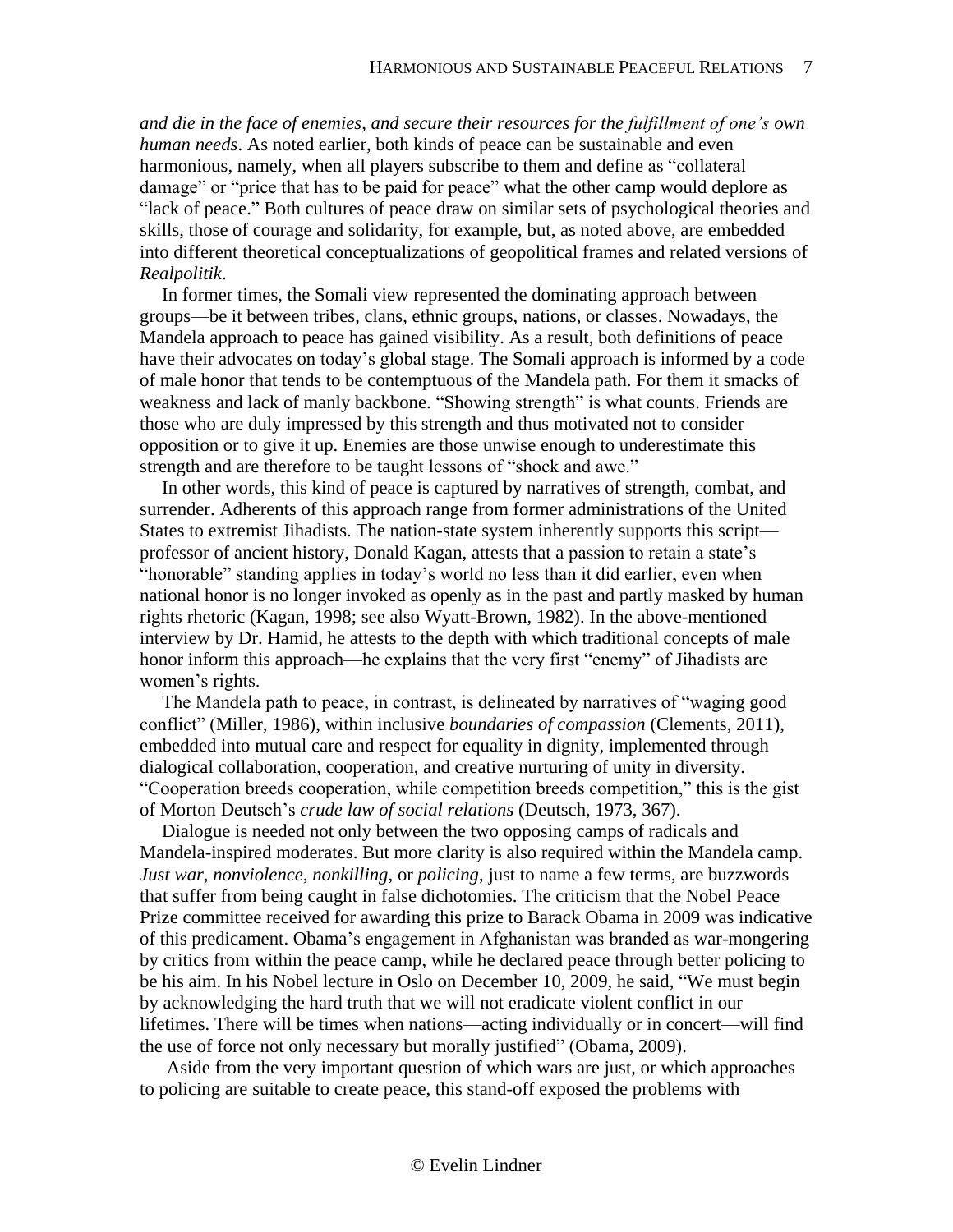conceptual clarity at the core of the Mandela-inspired peace camp itself. Not only that. The stand-off was also rather violent, even though only verbally—"disgusting" was among the milder expressions to be found in blogs and list serves of peacemakers. This showed to what degree the male culture of combat is embedded even at the core of a peace movement that professes to overcome this very culture (Lindner, 2006b).

This chapter argues that the term *war*, even the term *just war*, together with phrases such as *enemy, soldier*, *victory*, and dichotomies such as "war versus peace" become outdated and dysfunctional the more the world moves toward a reality and imagery of One World. Worse even, using such language hinders the transition toward a peaceful *global village* (beyond the initial connotations by Herbert M. McLuhan, 1962).

This chapter makes the point that *nonhumiliating global institutions of continuous sustenance of the cohesion within the global community* is the only terminology that opens the path to the fulfillment of basic human needs for every world citizen and fits a *decent* One World (following the definition of *decency* by philosopher Avishai Margalit, 1996), and that such sustenance may sometimes entail policing that uses coercion that may appear violent.

#### <span id="page-7-0"></span>**Peace through Preparedness for War: The Context of the Security Dilemma**

This chapter takes its starting point from the insight that to make peace in an interdependent world harmonious and sustainable, the in-group definition must be made to stand alone, while the in-group versus out-group definition is adapted to a disappearing past and must therefore be left behind. Transitional periods are typically hampered by cultural lag, and helping to overcome this cultural lag is the most important task of peace psychology.

To underpin this stance, this past will now be described and contrasted with the new frame for a future of One World.

Archeological evidence suggests that prior to ten thousand years ago, there was no organized war. Jonathan Haas, an anthropological archaeologist with over 30 years of field experience in both North and South America, confirms, "The Hobbesian view of humans in a constant state of 'Warre' is simply not supported by the archaeological record" (Haas, 2001, 334; see also Ferguson, 2004). In the introductory chapter of this book, Morton Deutsch and Peter T. Coleman refer also to other literature that debunks the argument of innate human aggressiveness (among others, they point at work by Douglas P. Fry and Graham Kemp).

Anthropologist William Ury drew up *a simplified depiction of history* whose core elements are widely accepted by the academic community (Ury, 1999, 108; see also Flinders, 2002, Giorgi, 2001; Berman, 2000). Ury bases his conceptualization on elements from anthropology, game theory, and conflict studies. He describes three major types of society: (1) *simple hunter-gatherers*, (2) *complex agriculturists*, and (3) *knowledge society*.

Prior to 10,000 years ago, humans were wanderers, populating planet Earth in small groups (see for a visual presentation based on genetic evidence Oppenheimer, 2003). These groups were characterized by coexistence and open networks, within which conflicts were negotiated, rather than settled through coercion. This lasted for the first 95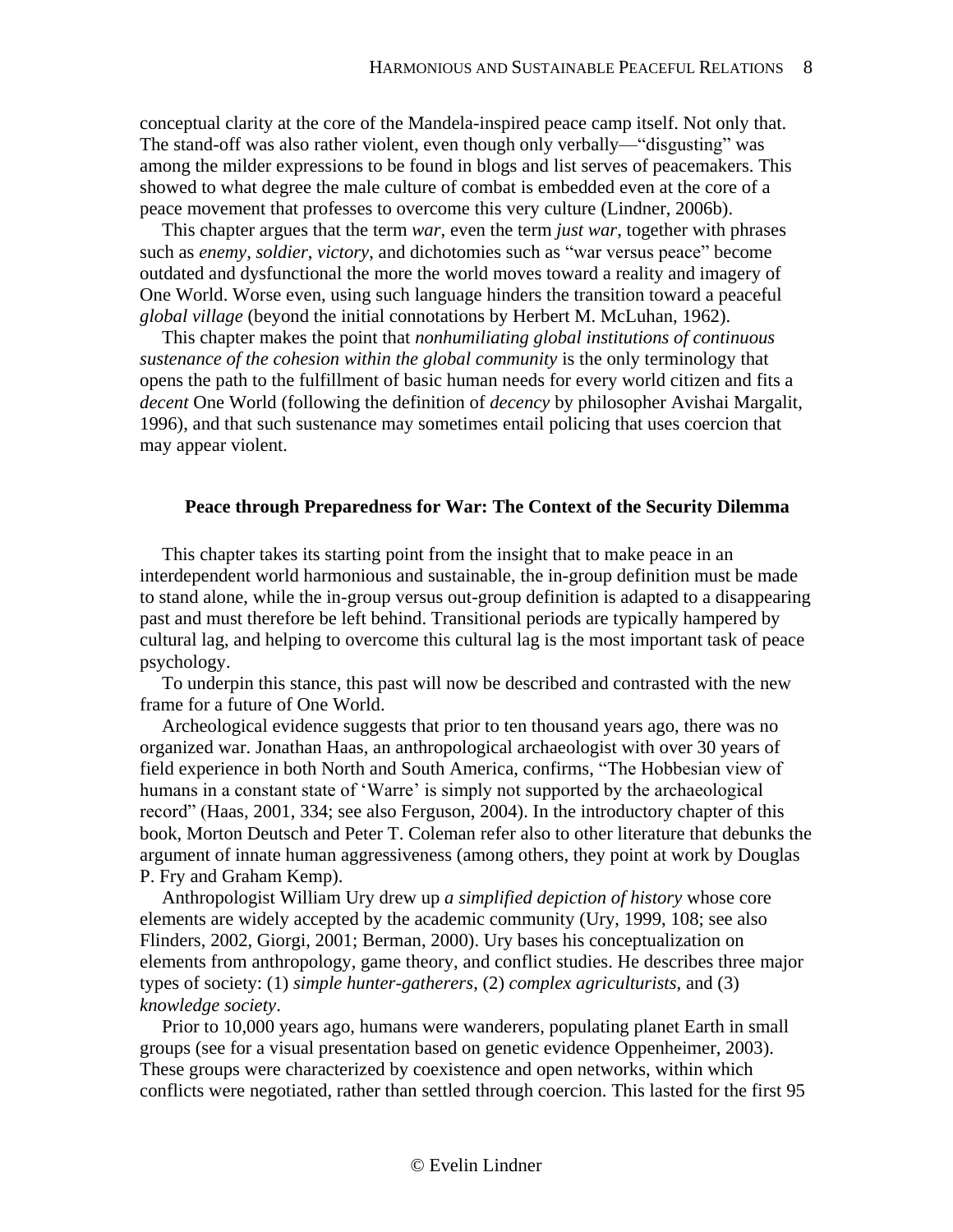percent of human history (if we use the Middle Paleolithic about 200,000 BP as the approximate starting point for modern *Homo sapiens sapiens*). As long as the limits of planet Earth were not reached, the abundance of wild food represented an expandable pie of resources that represented what game theory calls a win-win paradigm. A simple hunter-gatherer approach was feasible to attend to basic human needs—the next valley with all its resources was untouched, waiting to be used. (In contrast, contemporary hunter-gatherer cultures can exhibit significant levels of violence. The archeologist Lawrence H. Keeley examined casualty rates among contemporary hunter-gatherers and found that the likelihood for a man to die at the hands of another man ranged from a high of 60 percent in one tribe to 5 percent at the most peaceable end.<sup>5</sup>)

A crucial turning point occurred around 10 millennia ago. What is called *circumscription* began to be felt. Circumscription means reaching limits. Latin *circum* means "around" and *scribere* means to "write." Circumscription theory has been developed by anthropologist and curator of the American Museum of Natural History in New York, Robert Leonard Carneiro (see, among others, Carneiro, 1988). By definition, at some point, *homo sapiens* had to face the fact that planet Earth is small and gives the illusion of being unlimited only as long as one has not yet approached its limits. The problem built up slowly over many prehistoric millennia, and reached a critical moment, very roughly, about 10,000 years ago. Jonathan Haas explains:

When any hunter-gatherer is faced with such a situation, there are always four choices: (1) move away to other locations with fewer people/better resources; (2) intensify production (the route to agriculture); (3) limit population by some form of birth control, including female infanticide; (4) Go to war. The first choice seems to have been the favored option when it was available, and this is the time when we see people moving into all corners of the globe. But when moving isn't an option because you are surrounded by other populations or inhospitable environs, then people chose one of the other three options" (Haas, personal communication, January 22, 2010).

In the wake of circumscription, hierarchically structured *civilizations* based on *complex agriculture* emerged in Mesopotamia, along the Nile, and in most other places. In some of the less s arable regions, alternative cultures of *raiding* developed. Somalia represents a contemporary example (the present economic system has been characterized as a descendent of European raiding culture; see Mann, 2000). Land is either mine or yours and thus represents a fixed win-lose pie of resources—a condition that is inherently more difficult to tackle than a win-win situation (Gaertner & Dovidio, 1999). As a result, when communities moved geographically close enough for mutual conquering and raiding, but remained too far apart to build good communication and trust, the *security dilemma* made itself felt.

The term *security dilemma* was coined by international relations scholar John H. Herz (Herz, 1950; see also Jervis, Lebow, & Stein, 1985 and Betts (Ed.) 2005) to explain why competition and war can occur even when actors have no intention of harming one another. The very essence of the security dilemma is one of tragedy, forcing bloody competition to emerge out of mutual (and inevitable) distrust. The threat of preemption with preemption is the ultimate and seemingly unavoidable outcome.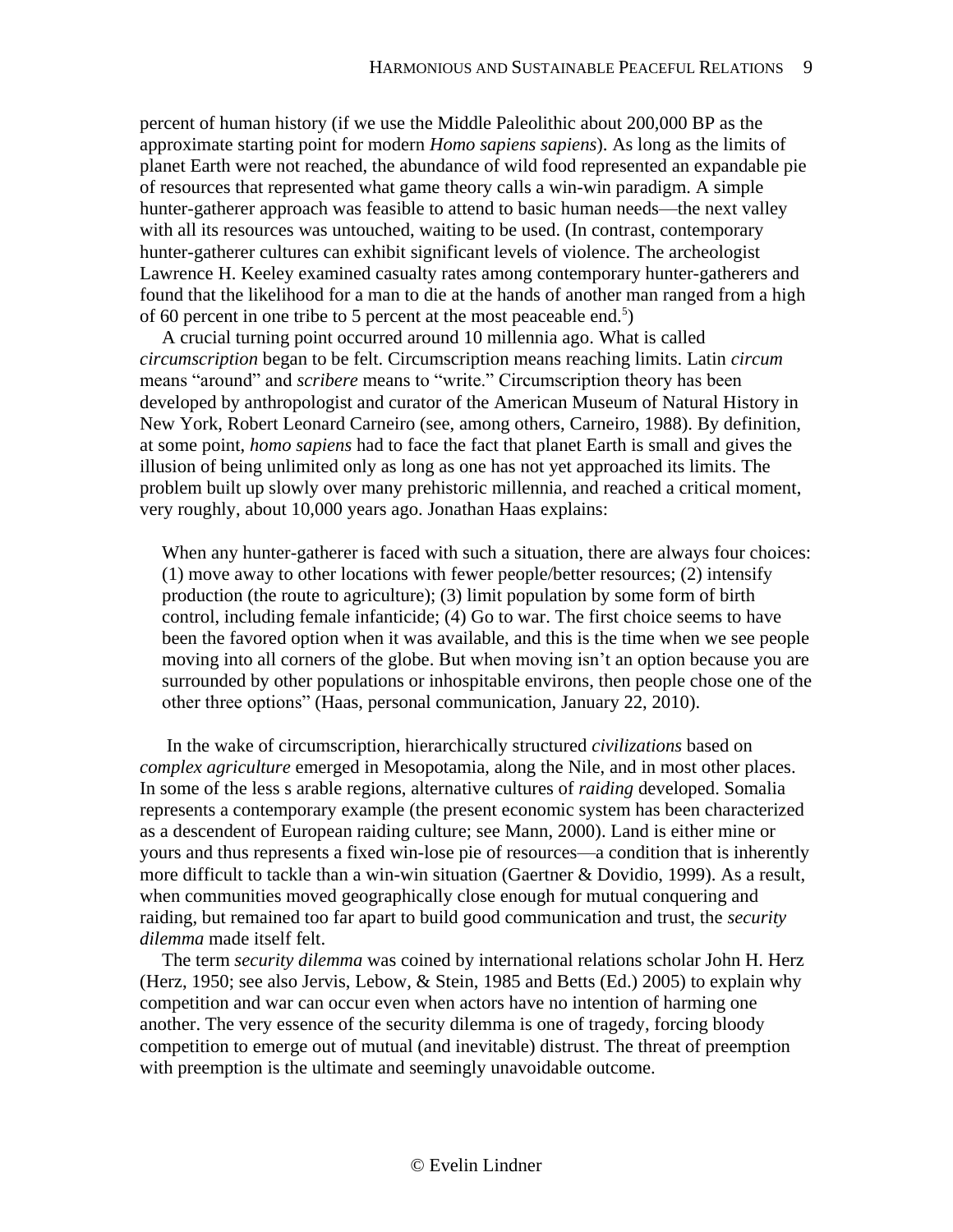The security dilemma is built on fear and fosters fear: "I fear you but will defend my land against you! Fear me!" Political scientists Barry Posen and Russell Hardin have discussed the emotional aspects of the security dilemma (Posen, 1993; Hardin, 1995). The security dilemma means fear of attack from out-groups (other tribes, other feudal communities, other nation-states) continuously affecting in-groups. Love for out-group members, commiseration or empathy, have little chance to take center stage.

Complex agriculturalism and the security dilemma created a world of enemies outside one's borders and ranked coercion within. Agriculturalists led their lives within closed hierarchical pyramids of power on

As a result, the past 5 percent of human history were characterized by what Riane T. Eisler calls a "strong-man" *dominator model* of civilization rather than a *partnership model* (Eisler, 1987). Almost all over the globe, Apartheid-like societies emerged with large power differentials between "higher" beings presiding over "lower" beings. Inequality in dignity and rights was maintained through a high degree of institutionalized and socially accepted violence. Domestic chastisement was not yet called domestic violence, and war was still a path to fame and power.

Among the most important differentiations with regard to war and peace were those of good versus bad leadership and just versus unjust war. Philosopher Henrik P. Syse is an expert on just war theory. His article "Plato, Thucydides, and the Education of Alcibiades" (Syse, 2006) illustrates this differentiation by contrasting Plato as someone having the common good at heart and advising leaders to go to war only when unavoidable, with Alcibiades, who did not shy away from instigating war even if it served only his power interests and not his people's common good.

Contemporary charismatic leadership theories follow similar differentiations. *Personalized charismatic leaders* (PCLs) act in self-interest, exploit others, disregard others, and reject others who do not comply with the leader's agenda (House & Howell, 1992). In contrast, *socialized charismatic leaders* (SCLs) serve collective interests, develop and empower followers, are follower oriented, and tend to be altruistic (House & Howell, 1992). These individuals have a socialized power motive, which reflects a concern for the group and a focus on group goals, an understanding of others, and exercising influence for the benefit of others.

To conclude this section, in a fragmented world, during the past ten millennia, peace was defined as success with keeping hostile out-groups out, and relationships within ranked hierarchical in-groups stable, calm, and quiet. Good leaders had the common good at heart, however, the common good was defined not in globally inclusive ways, but in ways that were dictated by the tragedy of the security dilemma in a fragmented world.

# <span id="page-9-0"></span>**Peace through Nonhumiliating Global Institutions: The Context of One World**

As globalization—or, to use an anthropological term, the global *ingathering* of the human tribes—brings a formerly fragmented world into mutual interdependence, One World emerges. The classic out-group disappears. What is left is one global in-group. This is a historically unprecedented situation. "For the first time since the origin of our species, humanity is in touch with itself" (Ury, 1999, XVII). This change is so dramatic that it has not yet been fully understood, even not within the Mandela-peace camp: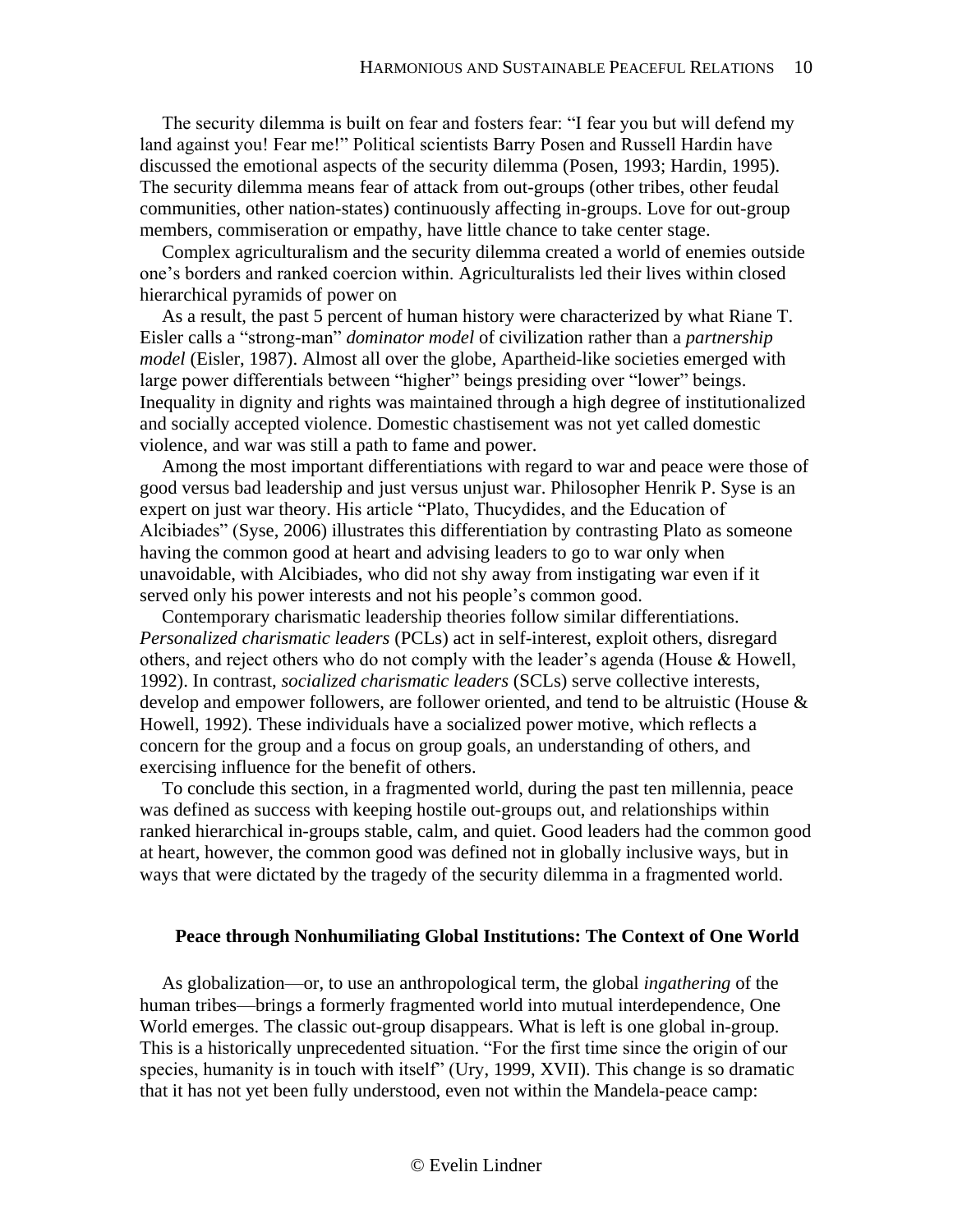What is being overlooked is the most scientific insight of all, and at the same time the most uplifting one, namely that the coming together of the human family in a globalizing world offers a unique historic chance for humankind to unite in understanding our joint responsibility for our home planet. Within this new context all aspects of our lives can be given more dignity and humanity. However, currently, this potential is not sufficiently recognized and acted upon. It is as if prison doors open and the prisoners do not leave, timidly staying within their prison walls instead of walking into freedom (Lindner, 2010, 11).

The ingathering of the human tribes offers a number of liberations. In a world of one single human family, dehumanizing young men to become killers of "enemies" is no longer required. This does not mean, evidently, that the world will be freed of conflict and misbehavior—like in all villages, the rule of law and due policing is also needed in the global village. However, the weakening of the tragedy of the security dilemma through global interconnectedness opens unprecedented space for peace, space that was absent for the past ten millennia. Global interconnectedness thus represents a tremendous opportunity.

Another liberation is the liberation from rank. The ingathering of the human family offers the opportunity, for humankind, to exit from collectivist and ranked social models in which a few masters turn underlings into tools in the service of the security dilemma.

What changes, are the boundaries for the definition of the common good—no longer is it the common good of my in-group in its context of potentially threatening out-groups, but the common good of one single global in-group devoid of out-groups (except for imaginary aliens from other galaxies).

Currently, we already witness many related transitions of language. The traditional notion of the *soldier* is presently changing to connote *peace keepers* and *peace enforcers* (Snyder, 2000). The *warrior-soldier* who left home to reap national and personal glory, fame, and triumph is increasingly becoming obsolete. Furthermore, there is a movement away from the word *enemy*, toward the word *terrorist*. *Terrorists* are *inner enemies*, *very bad neighbors*, the only subgroup close to enemies that can exist within a village, including the global village (Lindner, 2006c, 44; Keen, 1986).

The more the world interconnects, the more war becomes irrelevant. "War versus peace" loses its foothold in reality. In an interdependent world, "negative peace versus positive peace" (Galtung, 1969), with negative peace fraught with direct, structural, and cultural violence (Galtung, 1990<sup>6</sup>), become definitorial. Somalia is a stateless quagmire. Central America is among the most violent regions in the world. "'Normality' and 'peace' now read gross homicide rates in the high forties, fifties and sixties per 100,000 inhabitants for El Salvador, Guatemala and Honduras, compared to an average of around 1.5 for Western Europe, and 12–13 for Nicaragua" (Bergmann, 2009, 9). In sum, from the point of human rights, the very definition of peace can fall victim to cultural violence.

The boundaries of compassion (Clements, 2011) and the *scope of justice* (Coleman, 2000) have indeed been widening throughout the past decades, in resonance with the ingathering of the human tribes. Also the first psychologists were part of this widening process. Morton Deutsch and Peter T. Coleman open their introductory chapter in this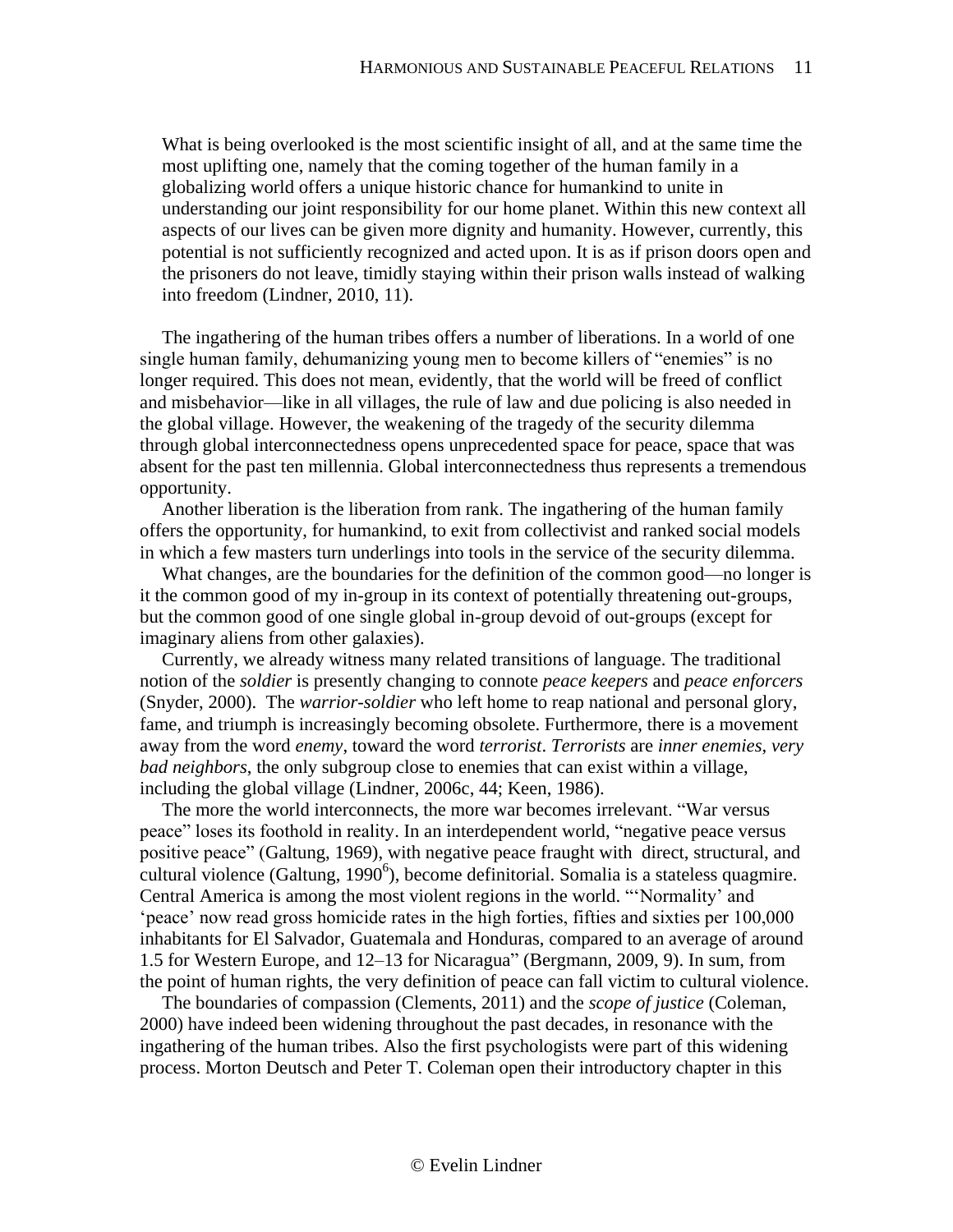book with William James, the first peace psychologist. Altogether seventeen eminent early peace psychologists were brilliantly portrayed (Rudmin, 1991).

Raymond Wacks, Emeritus Professor of Law and Legal Theory at the University of Hong Kong, describes the evolutionary development of the concept of rights (Wacks, 2006):

Human rights have passed through three generations. The first generation were mostly the negative civil and political rights as developed in the  $17<sup>th</sup>$  and  $18<sup>th</sup>$  centuries by English political philosophers like Hobbes, Locke, and Mill... They are negative in the sense that they generally prohibit interference with the right-holder's freedom.... The second generation consists in the essentially positive economic, social, and cultural rights, such as the right to education, food, or medical care. The third generation of human rights are primarily collective rights which are foreshadowed in Article 28 of the Universal Declaration which declares that 'everyone is entitled to a social and international order in which the rights set forth in this declaration can be fully realized'. These 'solidarity' rights include the right to social and economic development and to participate in and benefit from the resources of the earth and space, scientific and technical information (which are especially important to the Third World), the right to a healthy environment, peace, and humanitarian disaster relief (Wacks, 2006, 58).

The most striking enlargement of boundaries of compassion was demonstrated by eminent Soviet nuclear physicist Andrei Dmitrievich Sakharov (1921–1989). He developed the hydrogene bomb and created the 50MT Tsar Bomba, the largest, most powerful nuclear weapon ever detonated (October 1961 in the Novaya Zemlya archipelago), and the most powerful explosive device ever created. This test illustrated the peak of human destructiveness. Sakharov believed that his work was necessary for the balance of power with the enemy, and thus crucial for world peace. Soon after, however, he became a dissident and human rights activist. In the early 1970s, he began to formulate his famous "Sakharov doctrine" on the indivisibility of human rights and international security. He was awarded the Nobel Peace Prize in 1975.

## **Psychological Theories and Research**

<span id="page-11-0"></span>What must be learned, by humankind, at the current historical juncture, is not so much how to make peace. People always knew how to make peace within in-groups. The creation of harmony was typically the task of women and is an integral part of the female role description. The very concept of basic human needs is "female" insofar as nurturing and catering to basic human needs always was at the core of women's tasks. The problem, throughout the past ten thousand years was that female concerns for basic human needs were frequently trumped by the "higher needs" of male honor in the service of the security dilemma. The skills of women were made invisible and devalued. However, these skills always remained functional and now offer a pool of knowledge that can be tapped and lifted into visibility.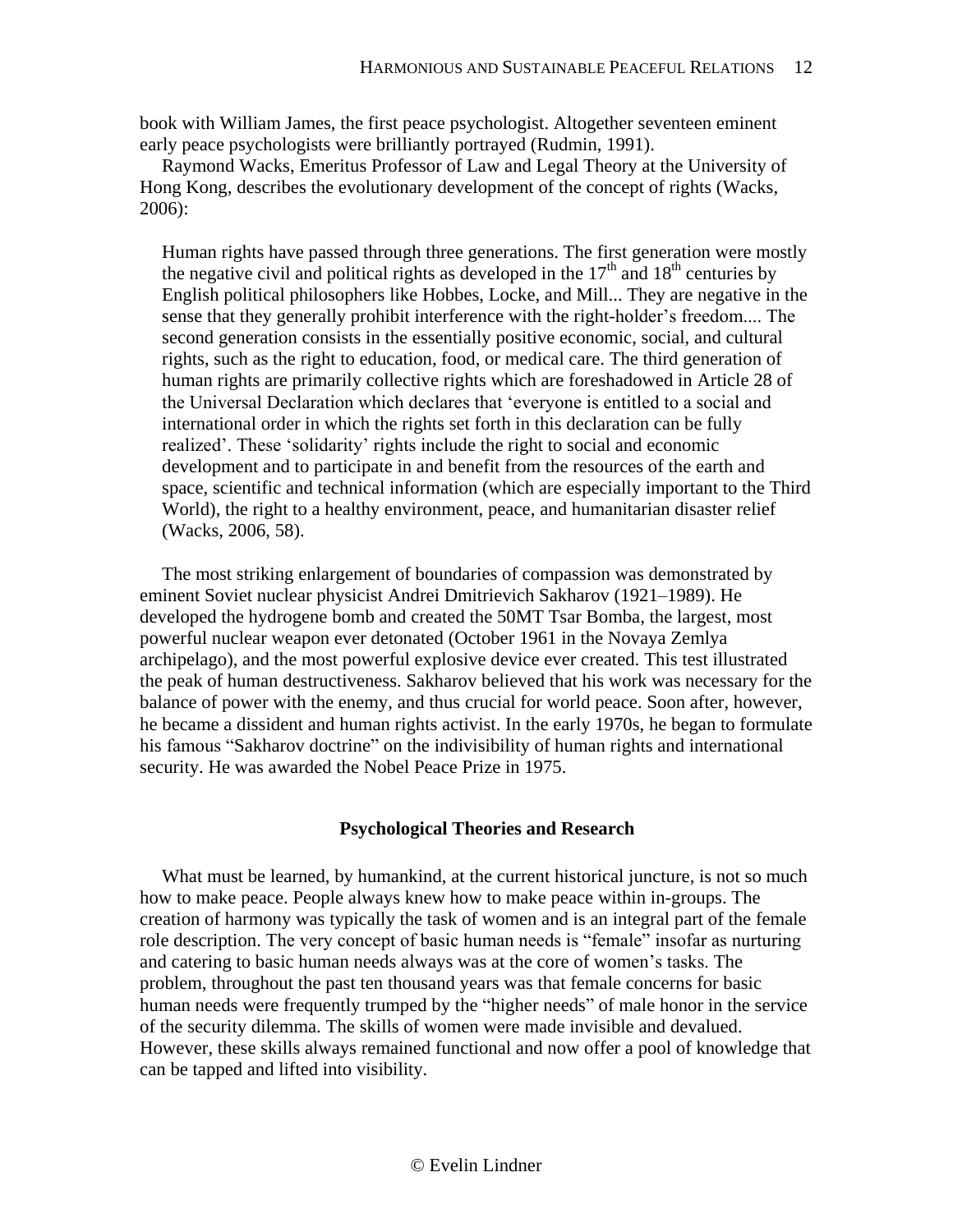When we scrutinize emerging initiatives, it becomes apparent to what extent they are indeed informed by traditional female scripts. Not only do peace makers from John W. Burton to Herbert C. Kelman and John Paul Lederach bring people together in workshops with less hierarchy and more creativity, teaching them empathy and humility, how to take the adversaries' personal feelings and emotions seriously, and how to recognize the importance of human dignity. Also modern management trainers have "discovered" socalled "soft" assets such as "human capital." The list of terms is long: multitrack, "track II" citizen-based diplomacy; keeping communication going between warring parties; talking behind the scenes; taking opponents in a conflict out of their usual environment; setting up mediation teams; installing "truth commissions;"using psychology at macro levels; allowing warring parties to feel the world community's care, respect, and concern; and so on (Lindner, 2010, 159).

What has to be learned, at present, is how to define and live peace in One World, which means, without enemies threatening from out-groups, without a culture of male honor, and without giving legitimacy to *rankism* (the abuse of rank, Fuller, 2003). Nothing new has to be learned. The traditional female script has only to be applied globally. The skills are already there. Men have to put their traditional script of projecting force at the service—no longer of the security dilemma, since it is waning—but at the service of the nurturance of peace inside a united global community.

What must be implemented, by humankind, at present, are decent structural and cultural systems that institutionalize, globally, the insight that conflict is opportunity and that peace is a never-ending transformative cultural, societal, social, and psychological process. A great transition is required—locally, but more urgently globally—a transition of social and societal structures and institutions. And this has to be done fast. Luckily, culture is not fixed but negotiable. This negotiability is valid in the lifetime of a person, a community, a world region, and humankind at large. We, as humankind, are free to create almost any culture we want within the limits of our biosystems.

However, there are certain traps to be avoided. Transitional periods are typically hampered by these traps, and helping to overcome them is the most important task of contemporary peace psychology.

# **Cultural Lag**

<span id="page-12-0"></span>Biologists Paul and Anne Ehrlich, in their book, *The Dominant Animal*, provide evidence that social evolution could result in a harmonious relationship with the natural systems upon which humankind's survival depends. But time to change is short perhaps as little as 10 years (Ehrlich & Ehrlich, 2008).

What will be done in these 10 years? Philosopher Glen T. Martin writes: "There is no one at the helm: no responsible persons constructing a decent future and acting to avoid unspeakable disaster. We must act now from our love of the Earth and our love of life, and we must actualize the moral obligation that we have to all other persons and the Earth's other living creatures" (Martin, 2010a, 286).

However, there is cultural lag. The term *cultural lag* was coined by sociologist William F. Ogburn in 1922 (Ogburn, 1922).

The problem of cultural lag is compounded by several other factors, for example, the factor of momentum. The well-known anecdote about how to cook a frog illustrates this.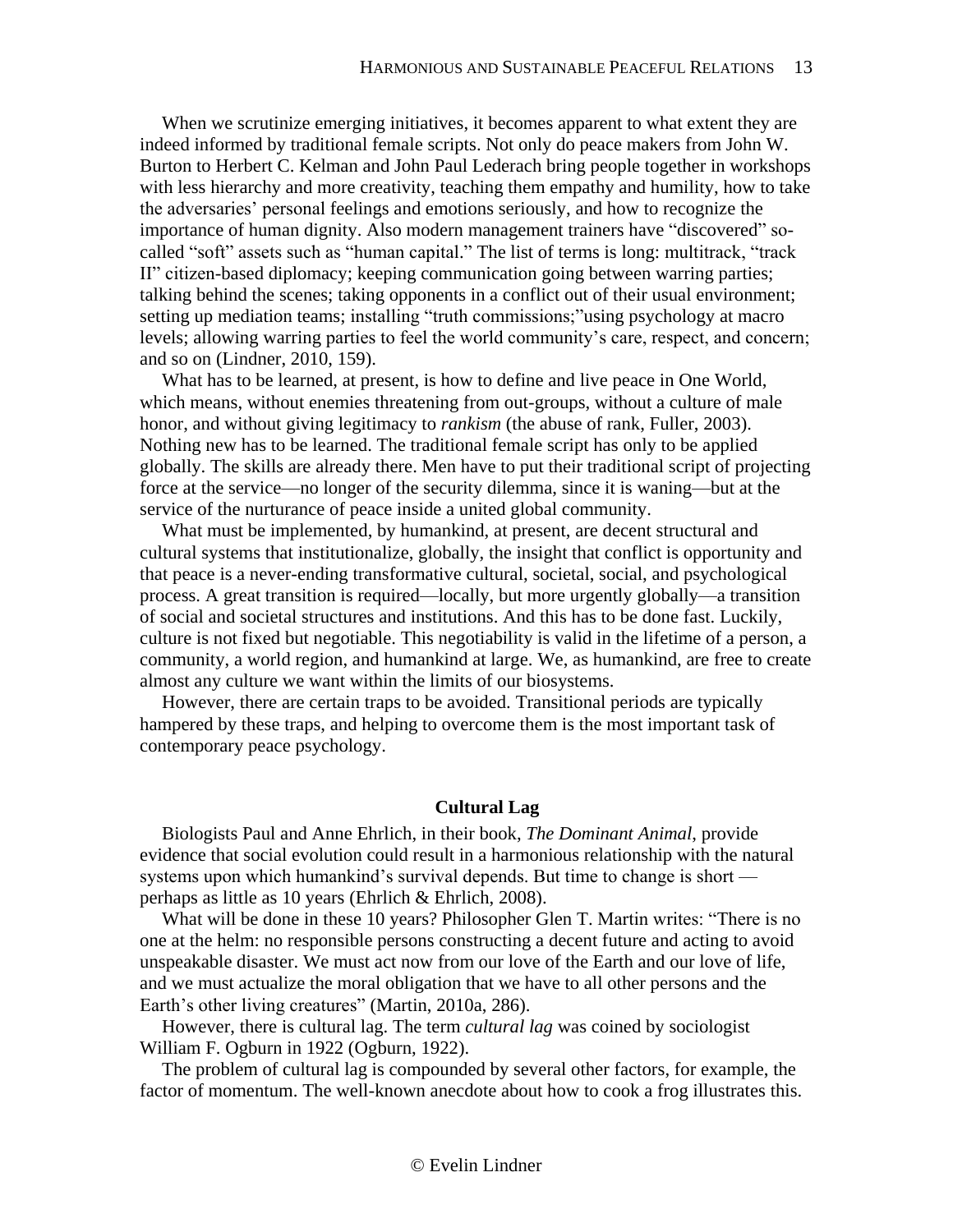If Mr. Frog were suddenly dropped into a saucepan of hot water, he would swiftly jump out; the water is hot and he does not want to be cooked. But if Mr. Frog is placed in a saucepan of comfortably warm water that is heated very slowly, he does not notice that he is being cooked. Likewise, when dangerous change occurs in relatively moderate speed, this can mask its significance. Humankind is like frogs; we are being "cooked" without knowing. The process of change is slow enough to make us miss how dramatic it is, but powerful enough to affect our lives in ways we must avoid. It is much easier to react to a short-term crisis, the 2010 earthquake in Haiti, for example, than to the much more significant consequences flowing from the degradation and destruction of climate, biodiversity, and cultural diversity.

Cultural lag is also compounded by the historical fact that citizens have been systemically passivized throughout the past ten millennia. In dominator societies, inferiors lived in structures where they were taught helplessness (Seligman, 1975). Even though the modern state system—in the wake of the 1648 Treaties of Osnabrück and Münster, following Thomas Hobbes, John Locke and Jean-Jacques Rousseau—was tufted on a "social contract" that endows citizens with rights and duties, it still regarded citizen as passive objects and the state as active subject. More recently, the state was marginalized in favor of the market, resulting in a passive citizenry, who, together with a passive state, is exposed to the whims of an active market (Bergmann, 2009, 102).

Activist Peter Block argues that what is needed, today, on the part of citizens, is a willingness to acknowledge that they have participated in creating, through commission or omission, the conditions that they wish to see changed, to see themselves as cause, rather than being coerced into or wishfully dependent on the transformation of others (Block, 2008, 110).

#### **Human Bias**

<span id="page-13-0"></span>*The Irresistible Pull of Irrational Behavior* is a telling title of a book which shows how rational action is undermined—from the desire to avoid loss to a failure to consider all the evidence (Brafman & Brafman, 2008). *Attribution errors*, *loss aversion*, and *just world thinking* are perhaps the most salient biases that riddle the human mind and hamper paradigm shifts (Kuhn, 1962) that are overdue.

The term *loss aversion* connotes the tendency of people to dislike losses significantly more than they like gains, plays into these psychological preferences—we don't mind sharing equally in the future, but we do not like to lose what we have (Ross  $\&$  Jost, 1999). These psychological phenomena strengthen conservative stances, leading people to evaluate those who want another distribution of resources as aggressors.

The fundamental attribution error and the actor-observer bias refer to the tendency to attribute others' behavior (for example, hostile remarks) to the other's personality dispositions rather than to transient circumstances (such as your belittling remarks) while attributing our own hostile remarks to circumstances (such as his hostile remarks) rather than our own dispositions. During a contentious conflict this may lead each side to overestimate the other's hostility as well as one's own benignness (Ross, 1977). The fundamental attribution error becomes the ultimate attribution error when people grant members of their own group the benefit of the doubt, and assume the worst from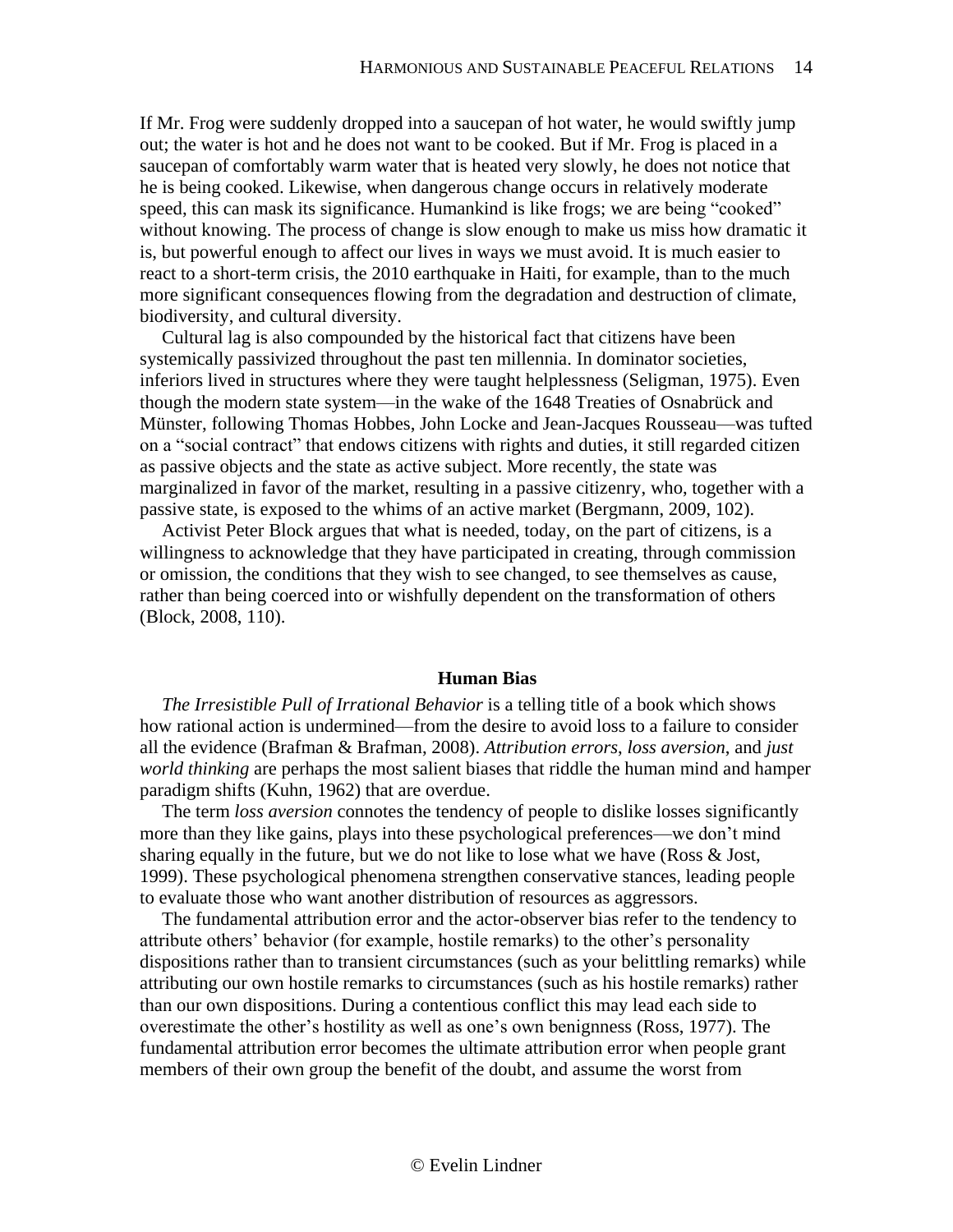members of other groups (Pettigrew, 1979). We usually share much more common ground with our adversaries than we think.

Attribution errors may even hamper the work of peace researchers and practitioners, when they believe that "unlearning hatred," as significant as it is, is the most important intervention. Throughout the 35 years of my global life, I have always been impressed how peacefully supposed arch-enemies can live together when they meet outside of their conflict areas. Croats and Serbs could live together in harmony in Europe, while their families slaughtered each other in the Balkans. Israelis and Palestinians could quickly become best of friends in workshops in Norway, until they returned home. Among my clients in Egypt were many European women who had led happy marriages with their Egyptian husbands in Europe, until they moved to Egypt and their husbands "changed beyond recognition." The so-called *contact hypothesis*, or the hope that contact will foster friendship, seems to work best at micro-levels that are removed from larger geocultural frames (Pettigrew & Tropp, 2006).

Particularly in regions of conflict, people become more dependent on their in-group. *Concurrence seeking* is close to the concept of *groupthink* (Janis, 1982) Members of a decision-making group agree with the other members and set aside reservations, thus facilitating potentially perilous group decisions (Stern & Sundelius, 1994; Turner & Pratkanis, 1997; Hart, Stern, & Sundelius (Eds.) 1997).

Belief in a *just world* causes people to blame the victim. This belief gives the more privileged an alibi to be blind to the sufferings of the less privileged, because "everybody deserves what he gets." People who hold the just world belief are indifferent to social injustice not because they have no concern for justice but because they see no injustice (Lerner, 1980; Lerner, 2003).

Global geopolitical frames need to be changed to make the contact hypothesis fulfill its promises. Psychologists such as Stanley Milgram, Philip Zimbardo and Lee D. Ross have shown through their experiments how important it is to create systems that allow people to behave ethically, rather than limit efforts to reform individuals within unsupportive systems (Milgram, 1974; Zimbardo, 1971; Zimbardo, 2007; Liberman, Samuels, & Ross, 2004). New studies in political science underpin the preeminent role of systemic structures. Within nations, economic, ethnic, and regional effects have only modest impact on political stability (Goldstone & Ulfelder, 2005).

It can even amount to irresponsibility to target vulnerable individuals and burden them with the task of peace making, when larger frames antagonize them. Even the United Nations was not strong enough to protect Sérgio Vieira de Mello and his colleagues. He was a Brazilian United Nations diplomat who worked for the UN for more than 34 years, earning respect and praise around the world for his efforts in the humanitarian and political programs of the UN. He was killed in the Canal Hotel Bombing in Iraq along with 20 other members of his staff on 19 August 2003 while working as the Secretary-General's Special Representative in Iraq. His story stands for many others around the world that receive much less visibility. Leaving larger contexts in a malign state of affairs, while exposing vulnerable individuals, is not in the spirit of responsible peace making.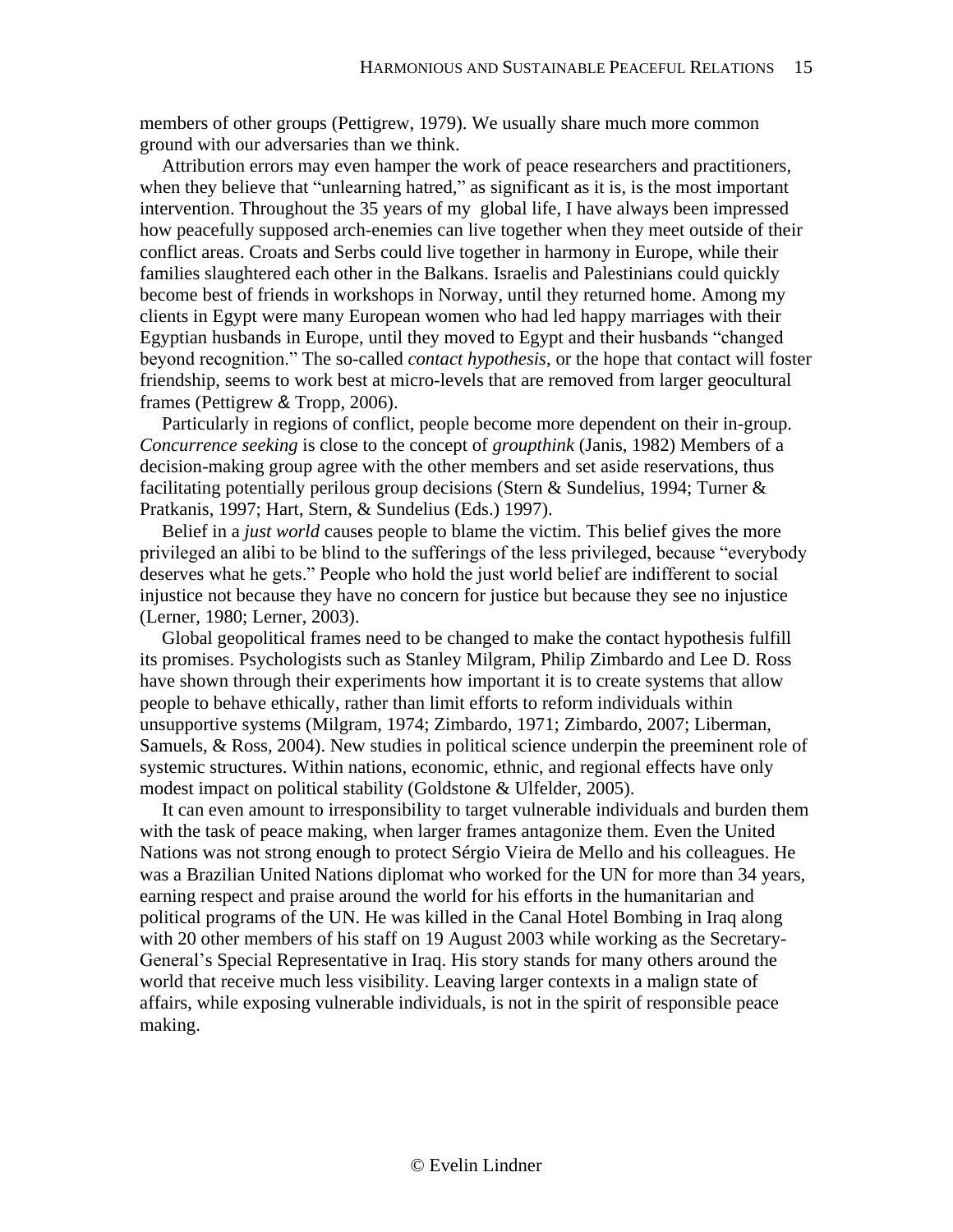## **Human Vulnerability to Manipulation**

<span id="page-15-0"></span>Concepts such as *méconnaissance* (misrecognition) and *naturalization* were used by Roland Barthes, Pierre Bourdieu, and Michel Foucault (among others). Michel Foucault has elaborated the concept of *naturalization* (Foucault, 1975). Related terms are *intuitive ethics* (Faber, 1999), *routinization* (Giddens, 1984), or *controlling images* (Collins, 2000).

All these conceptualizations point at the human dependence on *tacit* knowledge, which, in turn, makes humans inherently vulnerable to méconnaissance. These concepts address how power structures use the concealed nature of *habitus* to manipulate not just overtly but covertly and stealthily, making it much more difficult to rid oneself of these manipulations. Among the latest expressions of this manipulation in contemporary politics, is *spin*.

Méconnaissance can be efficiently enforced by the manipulation of emotions and meta-emotions.

Whoever has sufficient power-over leverage will find it advantageous to introduce ranked honor as master manipulation, because it makes might seem right, and inferiors susceptible to more manipulation. If done cleverly, these manipulations will penetrate, and underlings will debase their dignity, damage their health, and risk death "voluntarily." The overall strength of emotions and the human need for belonging and recognition figure as powerful liabilities in this process… This need makes people vulnerable to being malignly and stealthily turned into handicapped and thus harmless inferiors in ranked systems—if people believe that they can increase their sense of belonging by climbing up the ladder in a ranked system, even at the cost of mutilating themselves, they may fall for this trap and do so (foot binding as stark example). I call this process voluntary self-humiliation to highlight that it can be unmasked and undone, even though I am aware that it would be more correct to say that people are unwittingly manipulated into self-humiliation (Lindner, 2009a, 133).

## **Dynamics of Humiliation and Humility**

<span id="page-15-1"></span>Dynamics of humiliation require particular attention because they may lead to what James E. Jones, scholar in world religions, calls the *post victim ethical exemption syndrome* (Jones, 2006). For example, America suffered utter humiliation at the hands of Somalia—in 1993, the dead body of the American soldier was dragged through the streets of Mogadishu by an angry crowd.<sup>7</sup> This humiliation "killed" 800,000 people: when the genocide started in Rwanda in 1994, the international community left Rwandans to slaughter each other because nobody wanted a "second Somalia" (O'Halloran, 1995).

Similarly, feelings of humiliation lingering on from the Cold War may cost humankind its future if not false choices are transcended fast (such as those between socialism and capitalism, or left and right). Feminist Jean Baker Miller advises to create *alternative arrangements* rather than stay caught in *false choices* (Miller, 2006).

What is needed is *conscientization—*the laborious venture of patching together a growing *awareness of self in context* (Lederach, 1995, 119).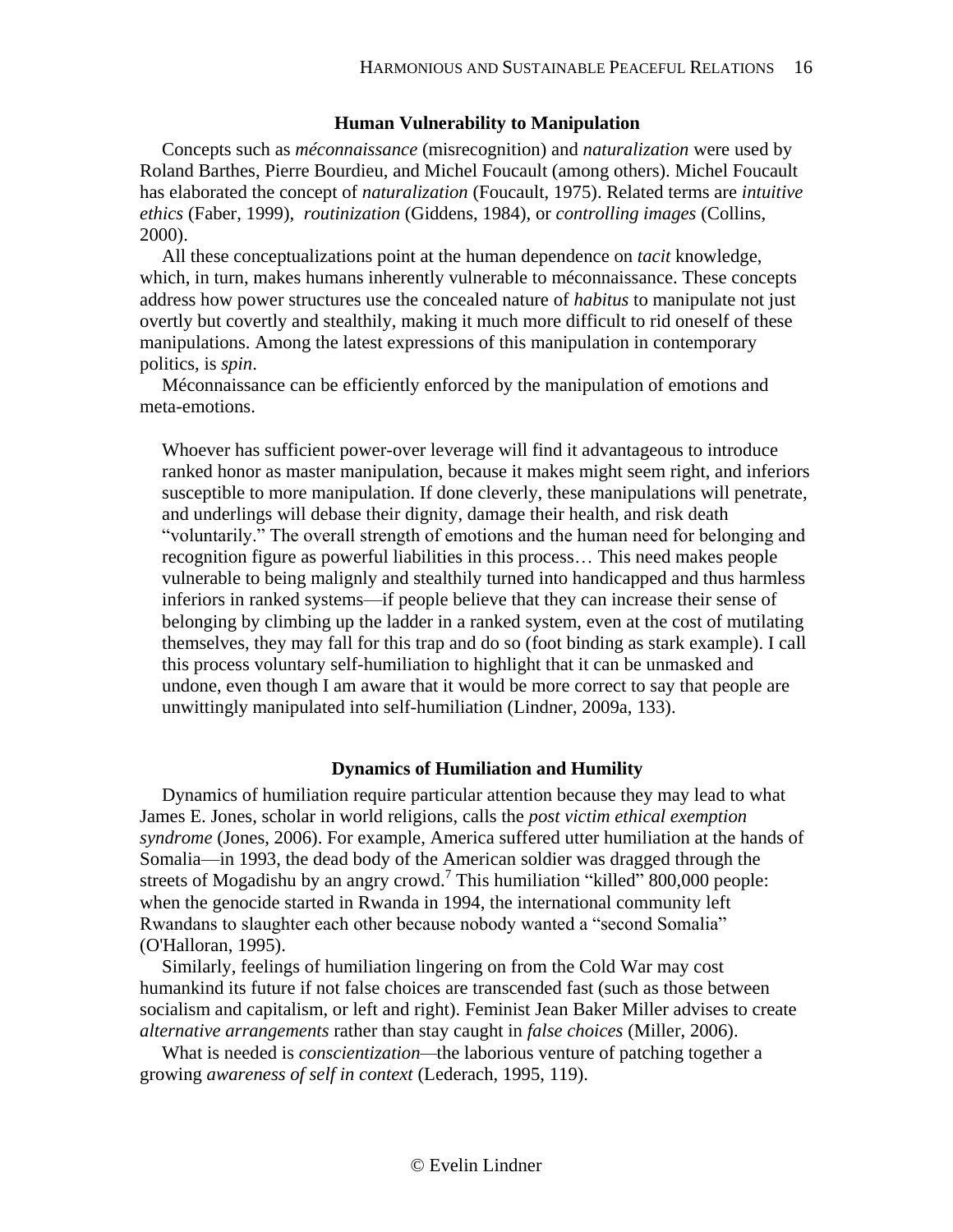Incidentally, the ability to feel humiliated drives conscientization—or the expansion and fine-tuning of our sense of what we think should be defined as right and wrong which, in turn, entails the potential to initiate systemic change toward a more dignified world (Montiel, 2006).

Article 1 of the of the Human Rights Declaration states that every human being is born with equal rights and dignity (and ought not be humiliated). Consequently, scores of disadvantaged, downtrodden, and oppressed people around the world—lower class people, underlings, inferiors, or subalterns, whatever label—together with those who identify with them, "learn" to feel humiliated by conditions that formerly were often accepted as normal. Indeed, feelings of humiliation in victims, and those who witness their plight, are the very fuel of the human rights movement.

Following Margaret Mead's words, "Never doubt that a small group of thoughtful, committed citizens can change the world. Indeed, it is the only thing that ever has," conscientization must be invested into *empowerment*, *articulation*, *mobilization*, and *organization*.

John Paul Lederach describes a framework for empowerment:

- 1. People in setting are a key resource, not recipients.
- 2. Indigenous knowledge is a pipeline to discovery, meaning, and appropriate action.
- 3. Participation of local people in the process is central.
- 4. Building from available local resources fosters self-sufficiency and sustainability.
- 5. Empowerment involves a process that fosters awareness-of-self in context and validates discovery, naming, and creation through reflection and action (Lederach, 1995, 31).

At the above-mentioned conference in China in 2007, Steve Kulich, professor of Intercultural Communications in Shanghai, explained how he had empowered his students for years, however, how, to his chagrin, many of them later turned out to become very arrogant and "nasty people." He coined the word *entrustment* and prefers it to empowerment.

What Kulich points at, is the need for humility (Lindner, 2010, 157-158). The problem is that unabated empowerment entails the potential to lead into the traditional male culture of combat, domineering behavior, or worse. The genocide in Rwanda was perpetrated not by a long-established elite, but by newly empowered subalterns (Lindner, 2009b; Lindner, 2006b).

Earlier, leadership theories were alluded to. Interestingly, the *Journal of Leadership and Organizational Studies* recently published an article titled "A New Look at Humility: Exploring the Humility Concept and its Role in Socialized Charismatic Leadership" (Nielsen, Marrone, & Slay, 2010). Indeed, the present economic crisis has exposed how the sense of empowerment of a few can overshoot. Nielsen's article advances humility's role in socialized charismatic leadership and proposes humility as an "important but overlooked" antecedent to effective socialized charismatic leadership. The article expounds how humility "prevents excessive self-focus and allows for an understanding of oneself, in addition to perspective of one's relationship with others" (Nielsen, Marrone, & Slay, 2010, Abstract).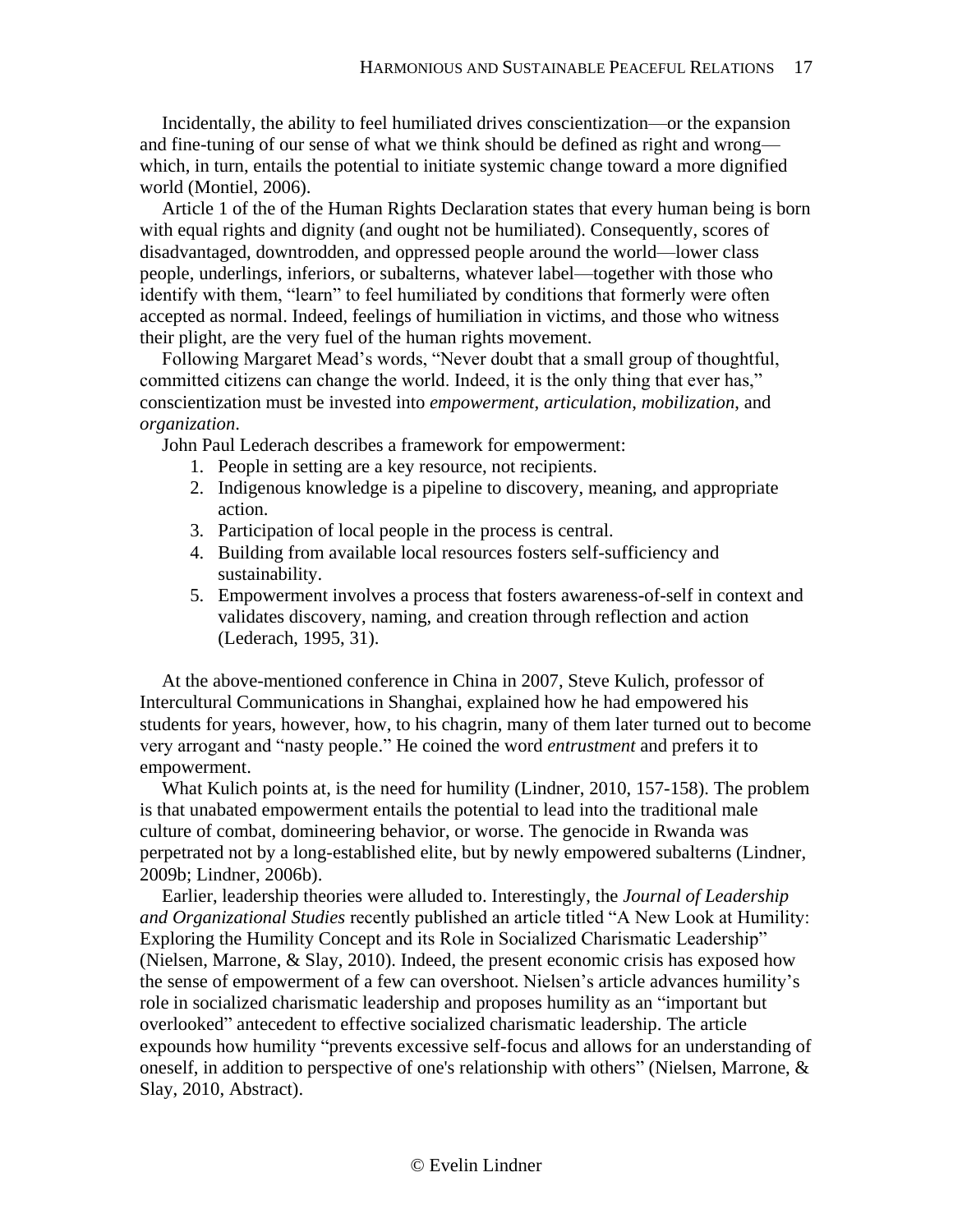Humility is greatly advanced by what is called *task-oriented learning-mastery goals*. Social psychologist Carol S. Dweck and her colleagues found that two opposing implicit theories about intelligence and learning are widespread: some people believe that intelligence is fixed (the entity theory of intelligence); others think that intelligence is malleable (the incremental theory of intelligence) (Dweck, Mangels, & Good, 2004, 42; Pascual-Leone & Johnson, 2004, 222). These two beliefs precipitate two kinds of goals ego-oriented performance goals versus task-oriented learning-mastery goals. People with performance goals aim to look smart and avoid mistakes; they have an ego orientation and try to satisfy high expectations of others by performing well. Those with learningmastery goals, on the other hand, desire to learn new things, even if they might get confused, make mistakes, and look less than smart; they are intrinsically motivated toward achieving mastery in the task. Research results show that students with mastery goals are generally more successful, because they are more likely to search for and find successful alternative strategies "than are those with concerns about validating their ability" (Dweck, Mangels, & Good, 2004, 43). This indicates that a task orientation is preferable to an ego orientation.

Insights in emotion regulation strategies such as reappraisal and suppression, and automatic emotion regulation can be put at use for peace making. Implicit theories about the general malleability of groups are significant for peace. A belief that groups are malleabley can decrease levels of hatred toward a specific out-group (the Israelis or the Palestinians) and increase willingness to reconcile with out-group members (Halperin, Sharvit, & Gross, 2010).

*Project Implicit* is a Virtual Laboratory for the social and behavioral sciences designed to facilitate the research of implicit social cognition: cognitions, feelings, and evaluations that are not necessarily available to conscious awareness, conscious control, conscious intention, or self-reflection.<sup>8</sup> Project Implicit comprises a network of laboratories, technicians, and research scientists at Harvard University, the University of Washington, and the University of Virginia.

Psychologist C. Richard Snyder developed hope theory; it partially overlaps with theories of learned optimism, optimism, self-efficacy, self-esteem, and coping (Snyder, 2002). Snyder recommends the building of cultural and institutional frames that incorporate insights from hope theory, such as sound democratic institution building: "When laws are implemented so as to allow a maximal number of people to pursue goaldirected activities, then citizens should be less likely to become frustrated and act aggressively against each other" (Ibid., 261).

If we connect emotion research and organizational studies with the above mentioned research on just war, than also today, the common good must come first, but now in the form of the common good of all of humankind rather then of only one community: we, as humankind, cannot afford Alcibiadeses at the steering wheel of the human family. To get there, it is helpful to point out how malleable culture can be. This can create hope for the future of humankind.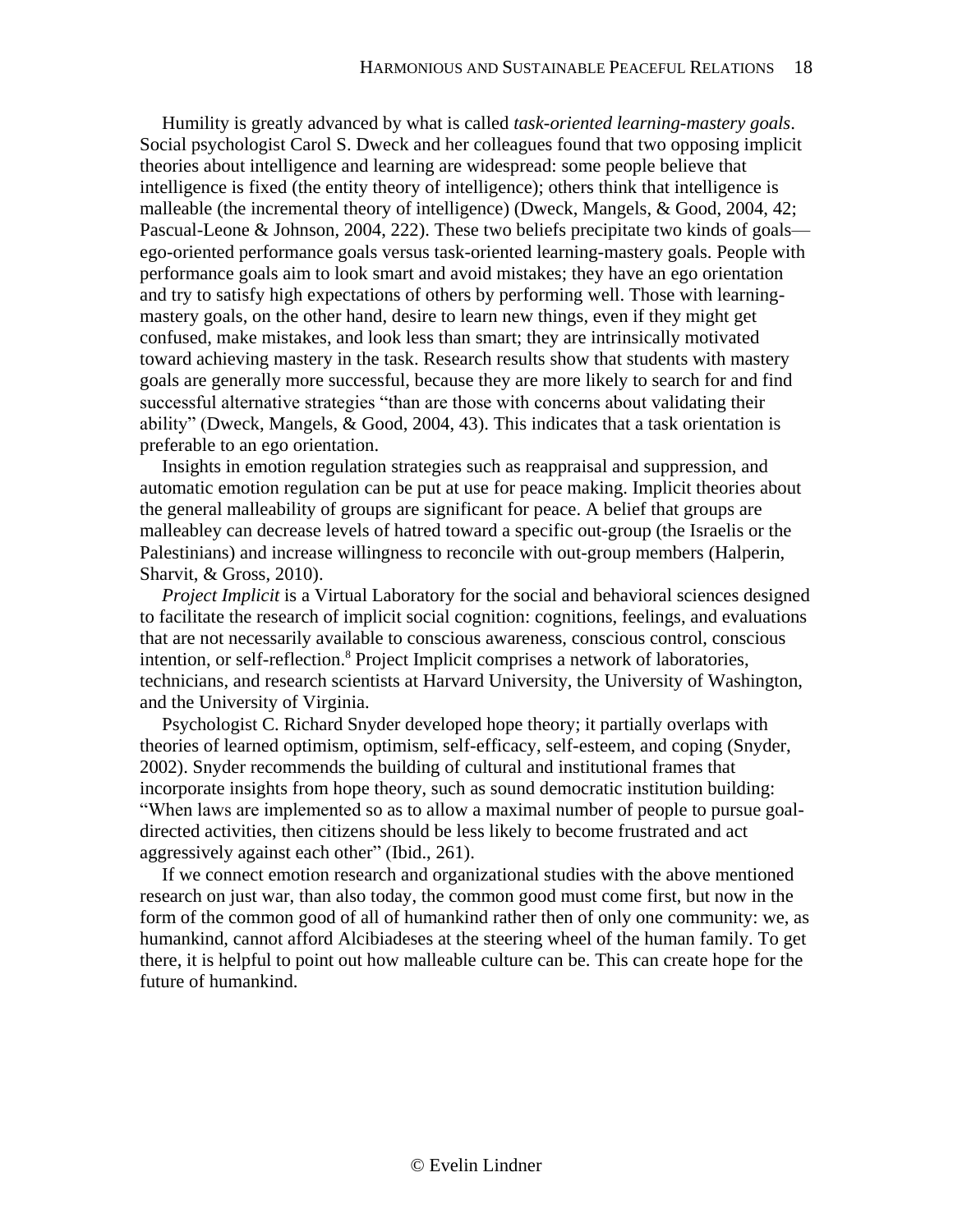# **Concluding Remarks**

<span id="page-18-0"></span>Show, by your actions, that you choose peace over war, freedom over oppression, voice over silence, service over self-interest, respect over advantage, cooperation over competition, action over passivity, diversity over uniformity, and justice over all. —Marsella, 2006, 131

Morton Deutsch calls on psychologists, in their roles as psychotherapists, marriage counselors, organizational consultants, and educators, to demystify the psychological processes involved in domination. Dominators, Deutsch explains, must withdraw from processes of domination, reown and resolve their feelings of vulnerability, guilt, selfhatred, rage, and terror; and undo the projection of these feelings onto the oppressed. "So too, I believe do the oppressed, by not accepting their distorted roles in the distorted relationship of the oppressor and the oppressed" (Deutsch, 2002, pp. 35-36).

When reflecting on Nelson Mandela's words that open this chapter, we recognize that he followed Deutsch's script. He started out with having enemies (in line with my argument not to use the term enemy anymore, I would prefer to call them *foes* or *opponents* or *partners in conflict*). Mandela had foes he was not supposed to have, since he was expected to bow in humility to oppression.

Mandela could have chosen to bow in subaltern obedience to the apartheid system, and there would have been calm and quiet. Yet, Mandela did not meekly succumb to the white elite in South Africa. Mandela's kind of peace was not quietly accepting structural violence or negative peace. His harmony was not the harmony of subalterns who humbly accept inferiority. He had the resolve and the resources to consider apartheid as a violation and their supporters as his foes. To do that, he risked death and had his human needs attended to in prison. He put in danger his physiological and safety needs by giving priority to his needs of belongingness and love, esteem, and self-actualization. This is conscientization: following one's conscience can involve the subversion of Maslow's hierarchy of needs.

However, in refusing to bow, Mandela did not turn on his humiliators in arrogance and vengefulness, but took down not only enemies, but also enmity itself. Some of Mandela's prison guards even became his friends (Mandela, 1996). He included the white elite of South Africa into a comprehensive solution rather than subjecting them to a genocide as was the fate of the former elite in Rwanda. Mandela used inclusive boundaries of compassion (Clements, 2011), and his actions were tufted on the values of human rights.

This is the script for all of humankind at its present historical juncture. For humankind, the lesson is that for peace to emerge, the first task must be to clearly identify violations, rather than passively be complicit with them. The next challenge is to refrain from trying to win victories over one's enemies, but to turn them into partners.

What does that mean for humankind as a whole? The French Revolution's slogan was liberté, égalité, fraternité (today, we would say brotherhood and sisterhood). Article 1 of the Universal Declaration of Human Rights (UDHR) reflects this motto in its first sentences: "All human beings are born free and equal in dignity and rights. They are endowed with reason and conscience and should act towards one another in a spirit of brotherhood."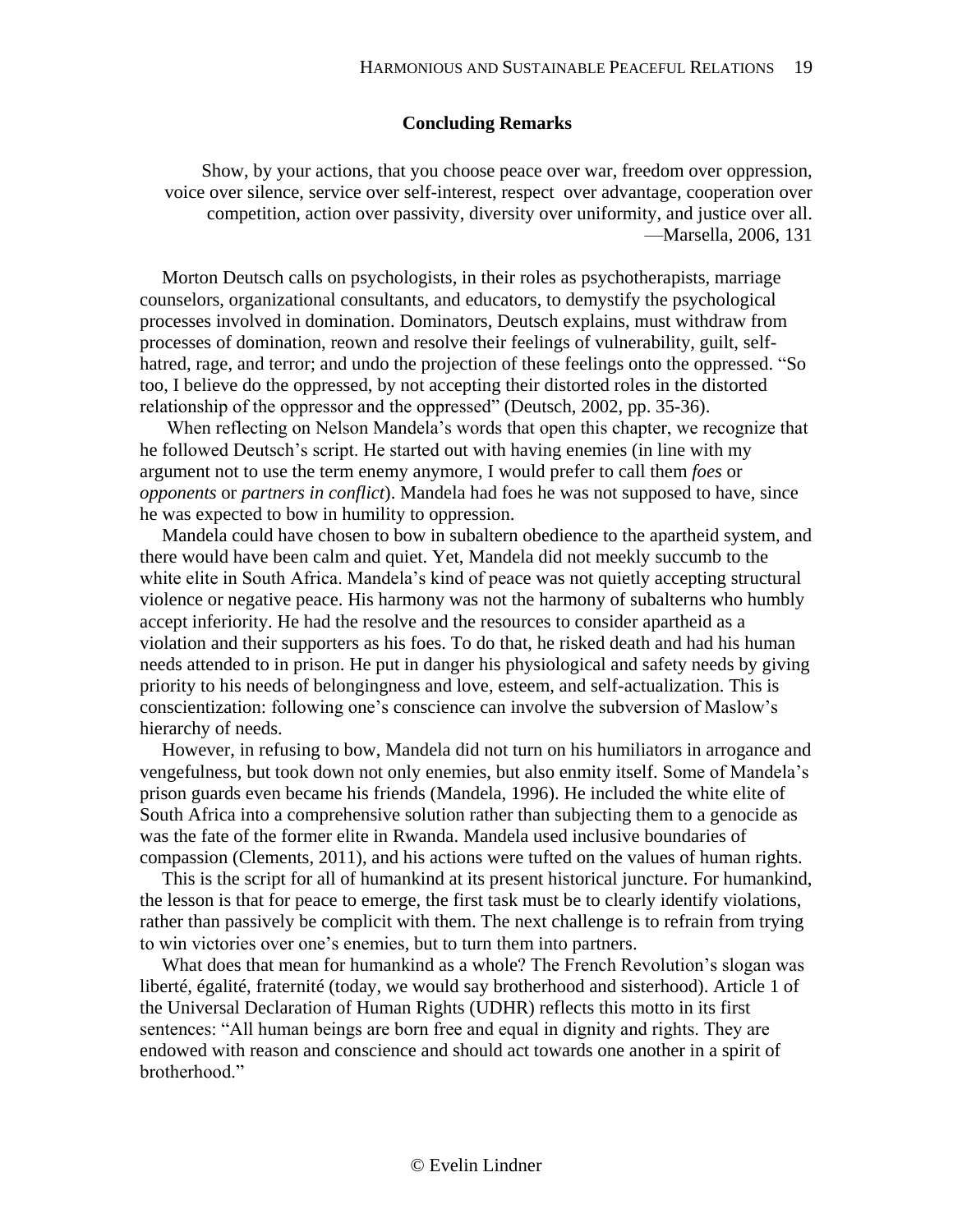The most significant task standing before humanity, at the present juncture in its history, is that liberty, egality, and fraternity must inform global institutions (Lindner, 2006a; Lindner, 2010). Vertical and horizontal fragmentation must be overcome. A more dignified world of *unity* in *diversity* needs to be created, rather than the humiliation stemming from too much *uniformity* on one side and too much *division* on the other side. The satisfaction of human needs must be defined and sought within a frame of global unity that protects and nurtures local diversity.

Two transitions wait to be brought about:

- 1. The boundaries of compassion must include all of humankind and its biosphere (global unity and fraternity). The reality of One World must be fully embraced and translated into global solidarity.
- 2. Apartheid ended. Also the exploitation of the many by a few in One World must end. The price of inequality is too high, both in terms of the damage inflicted on the relationships with our selves (Wilkinson, 2005), as well as the damage on the relationships with each other (violent uprisings, terrorism; see Marshall, 1999), and our biosphere (destruction of biodiversity and biobalance, and depletion of resources).

This has to be achieved in two steps (Lindner, 2006b):

- a. No longer allowing people to profit from and maintain systems of oppression, and
- b. abandoning also systems of oppression, replacing them with globally inclusive institutions that guarantee equality in dignity and rights (global liberty and egality that nurtures local diversity).

Mandela's humility is no meek humility but proud humility. He models entrustment (Steve Kulich's coinage explained earlier) rather than empowerment. Another novel linguistic coinage is the word *provention*, or moving beyond prevention toward the creation of conditions that are conducive to sustained, cooperative interaction between peoples and states (Burton, 1990b). On April 13, 2010, Demetrios A. Theophylactou, from the European Studies Centre at St. Antony's College, University of Oxford, held a lecture on "An EU Perspective of Conflict Resolution, Prevention and 'Provention'" at Columbia University in New York. In this presentation, he explained how supranational legal institutions can promote trust and induce cooperative behavior both within states and across borders.

Today, it is more urgent than ever to achieve provention, not just in the European Union, but globally. Luckily, the chances are better than ever. In the aftermath of the economic crisis that broke in 2008, even the most self-serving protectors of bankers call for regulations to be global, saying that the best regulations are infeasible if they are not global, because if they are only local, they disadvantage that very locality.<sup>9</sup>

This argument can be replicated for all other areas of world affairs. What this argument addresses is the *tragedy of the commons* (Hardin, 1998): the common good can only be protected when all commit to share the burden of this protection and nobody is allowed to free ride for personal gain. This means also that, as long as the royal path to self-actualization is the maximization of profit at the cost of depleting the commons, the satisfaction of human needs will degrade to a race to the bottom (Fiske & Fiske, 2007).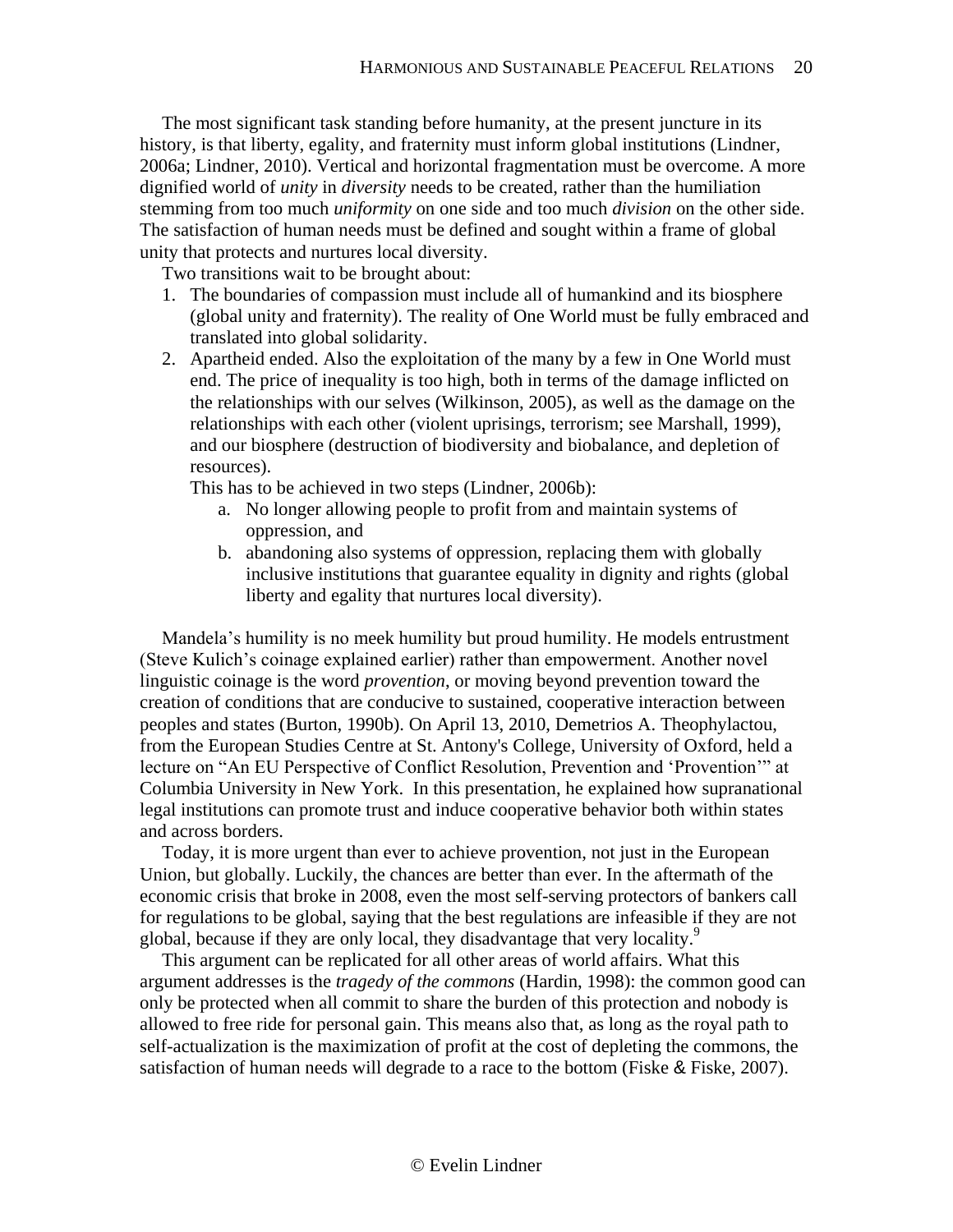Douglas Hurd, a former diplomat and conservative foreign secretary in the UK, explains in an interview<sup>10</sup> and in his new book (Hurd, 2010) how multilateral institutions (UN, World Trade Organization, NATO) are failing. The opportunity was missed in 1989 of recreating the big institutions of the world, he warns. The world community needs institutions that can deal with climate change, and institutions that can sort out when to intervene in other people's affairs and when to stay out. These are the "loose canons" that were not settled at the last great settlement in 1945. They must be settled now, Hurd urges.

Many voices would merit to be heard at this point in this chapter. Let me choose Professor of Philosophy and Religious Studies and Chairperson of the program in Peace Studies at Radford University in Virginia, Glen T. Martin. He calls for "planetary maturity" that involves a general awakening of human beings to authentic communicative speech, compassion, and mutual respect. He doubts that this can evolve fast enough on a cultural level by trying to convince the peoples of the world to embrace a culture of holism (including the holisms of freedom, justice, and sustainable economic equity) and believes that a global body-politic of planetary democracy must be established (Martin, 2010b).

Martin writes, "Of all the constitutions written to date, and of all the world federalist initiatives undertaken during the past 60 years, none except the *Earth Constitution* comes even close to actualizing this "third generation of human rights" promised and "foreshadowed" by Article 28 of the U.N. Universal Declaration of Human Rights" (Martin, 2010a, 26). Unity in diversity is a major theme for the *Earth Constitution* that aims at creating *the holistic dynamic of unity in diversity essential to our survival.* To speak of a holism of human relationships on Earth without the universal democratic rule of law constitutes a naïve idealism of the worst kind. Holism must be institutionalized and embodied in our political and economic systems, just as presently fragmentation and division are institutionalized in our non-democratic planetary systems" (Martin, 2010b, 293). Martin's book carries the title *Triumph of Civilization*. It means a conversion, not only of thought, but of economics and politics to holistic principles. It means the founding of an Earth community.

At the outset of this chapter peace psychologist Daniel J. Christie advocated a systems view of the nature of violence and peace. Glen Martin stands for many voices advocating a systems view of the global change that is required at the current juncture in human history. As Douglas Hurd explains, the discussion on global institutions was more active after 1945. It needs to be revived now. It is time to act in concert again. Morton Deutsch's research on cooperation of over six decades has never been needed more than now.

# **References**

<span id="page-20-0"></span>Bergmann, Adrian (2009). *We Are All Builders of Peace: Dealing With Conflicts in Post-War Central America.* Coventry: Centre for Peace and Reconciliation Studies, Coventry University, master's thesis.

Berman, Morris (2000). *Wandering God.* Albany: State University of New York Press.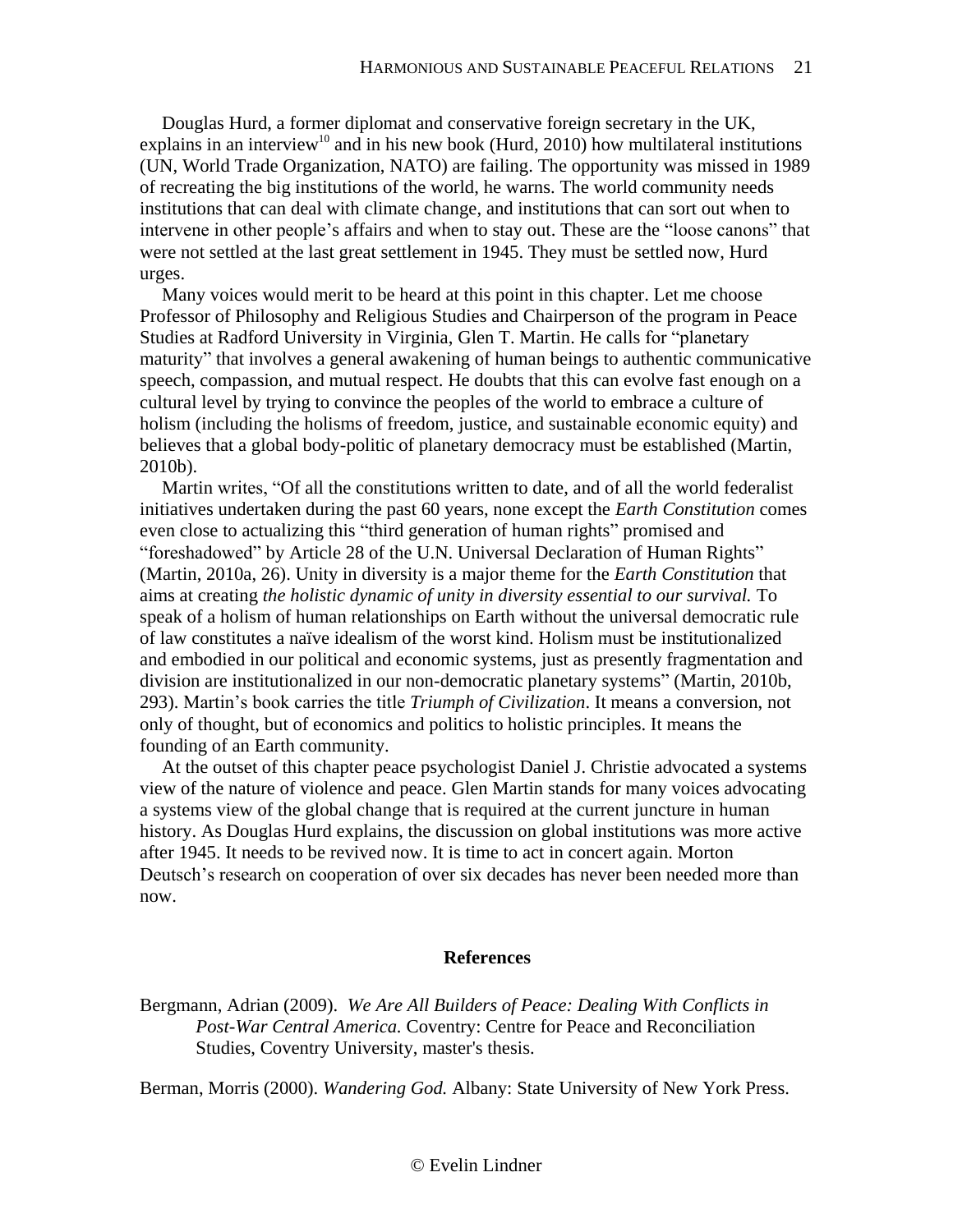- Betts, Richard K. (Ed.) (2005). *Conflict After the Cold War: Arguments on Causes of War and Peace.* 2nd edition. New York: Pearson.
- Block, Peter (2008). *Community: The Structure of Belonging.* San Francisco: Berrett-Koehler.
- Brafman, Oris and Brafman, Rom (2008). *Sway: The Irresistible Pull of Irrational Behavior.* New York: Doubleday Business.
- Burton, John W. (1990a). *Conflict: Human Needs Theory.* London: Macmillan.
- Burton, John W. (1990b). *Conflict: Resolution and Provention.* New York: St. Martin 's Press.
- Carneiro, Robert Leonard (1988). The Circumscription Theory: Challenge and Response. In *American Behavioral Scientist, 31* (4), pp. 497-511.
- Christie, Daniel J. (2006). What Is Peace Psychology the Psychology of? In *Journal of Social Issues, 62* (1), pp. 1-17, www3.interscience.wiley.com/journal/118601535/abstract.
- Clements, Kevin Paul (2011). *Enlarging the Boundaries of Compassion.* Brisbane, Australia: University of Queensland Press, forthcoming.
- Coleman, Peter T. (2000). Power and Conflict. In Deutsch, Morton and Coleman, Peter T. (Eds.), *The Handbook of Conflict Resolution: Theory and Practice.* (pp. 108- 130) San Francisco, CA: Jossey-Bass.
- Collins, Patricia Hill (2000). *Black Feminist Thought: Knowledge, Consciousness, and the Politics of Empowerment.* 2nd edition. New York: Routledge.
- Deutsch, Morton (1973). *The Resolution of Conflict: Constructive and Destructive Processes.* New Haven, CT: Yale University Press.
- Deutsch, Morton (2002). *Oppression and Conflict.* Skovde, Sweden: Plenary address given at the annual meetings of the International Society of Justice Research in Skovde, Sweden, on June 17, 2002, accessed November 20, 2002, from [www.cpa.ca/epw/epw/Deutsch.pdf.](http://www.cpa.ca/epw/epw/Deutsch.pdf)
- Dweck, Carol S., Mangels, Jennifer A., and Good, Catherine (2004). Motivational Effects on Attention, Cognition, and Performance. In Dai, David Yun and Sternberg, Robert J. (Eds.), *Motivation, Emotion, and Cognition: Integrative Perspectives on Intellectual Functioning and Development.* (pp. 41-56) Mahwah, NJ: Erlbaum.
- Ehrlich, Paul Ralph and Ehrlich, Anne Howland (2008). *The Dominant Animal: Human Evolution and the Environment.* Washington, DC: Island Press.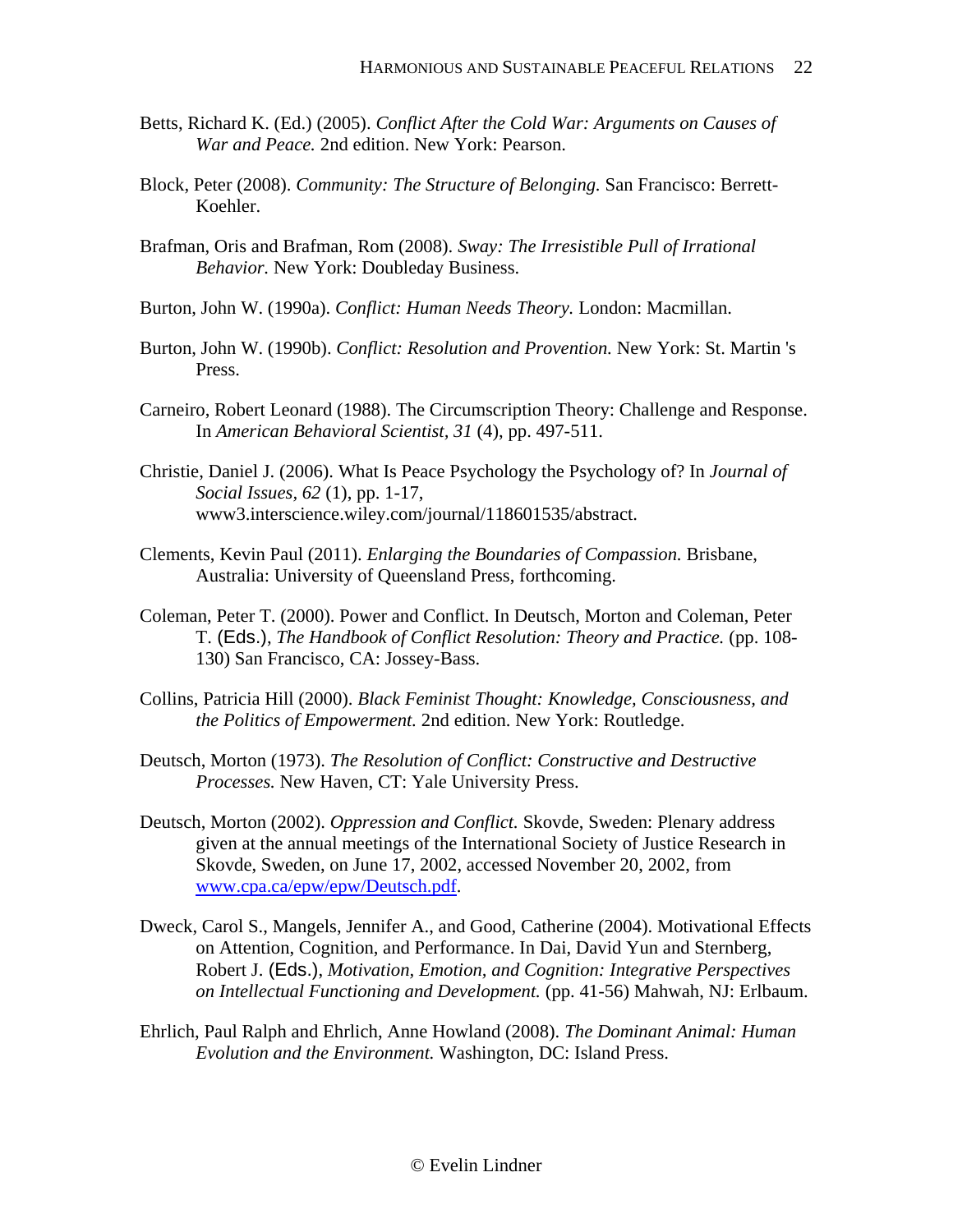- Eisler, Riane Tennenhaus (1987). *The Chalice and the Blade: Our History, Our Future.*  London: Unwin Hyman.
- Faber, Brenton D. (1999). Intuitive Ethics: Understanding and Critiquing the Role of Intuition in Ethical Decisions. In *Technical Communication Quarterly, 8* (2, Spring), pp. 189-202.
- Ferguson, Brian R. (2004). Tribal Warfare. In Scheper-Hughes, Nancy and Bourgois, Philippe (Eds.), *Violence in War and Peace.* (pp. 69-73) Oxford: Wiley-Blackwell.
- Fiske, Alan Page and Fiske, Susan T. (2007). Social Relationships in Our Species and Cultures. In Kitayama, Shinobu and Cohen, Dov (Eds.), *Handbook of Cultural Psychology.* (pp. 283-306) New York: Guilford Press.
- Flinders, Carol Lee (2002). *Rebalancing the World: Why Women Belong and Men Compete and How to Restore the Ancient Equilibrium.* San Francisco, CA: HarperCollins.
- Foucault, Michel (1975). *Surveiller Et Punir: Naissance De La Prison.* Paris: Gallimard.
- Fuller, Robert W. (2003). *Somebodies and Nobodies: Overcoming the Abuse of Rank.*  Gabriola Island, BC: New Societies.
- Gaertner, Samuel L. and Dovidio, John F. (1999). *Reducing Intergroup Bias: The Common Ingroup Identity Model.* Hove, UK: Psychology Press.
- Galtung, Johan (1969). Violence, Peace, and Peace Research. In *Journal of Peace Research, 3*, pp. 167-191.
- Galtung, Johan (1990). Cultural Violence. In *Journal of Peace Research, 27* (3), pp. 291- 305.
- Giddens, Anthony (1984). *The Constitution of Society: Outline of the Theory of Structuration.* Berkeley: University of California Press.
- Giorgi, Piero (2001). *The Origins of Violence by Cultural Evolution.* 2nd edition. Brisbane, Australia: Minerva, [www.pierogiorgi.org/The-origins-of-violence-by](http://www.pierogiorgi.org/The-origins-of-violence-by-cultural-evolution.pdf)[cultural-evolution.pdf.](http://www.pierogiorgi.org/The-origins-of-violence-by-cultural-evolution.pdf)
- Goldstone, Jack A. and Ulfelder, Jay (2005). How to Construct Stable Democracies. In *Washington Quarterly, 28, Winter 2004-5* (1), pp. 9-20.
- Gottman, John Mordechai, Katz, Lynn Fainsilber, and Hooven, Carole (1997). *Meta-Emotion: How Families Communicate Emotionally.* Mahwah, NJ: Erlbaum.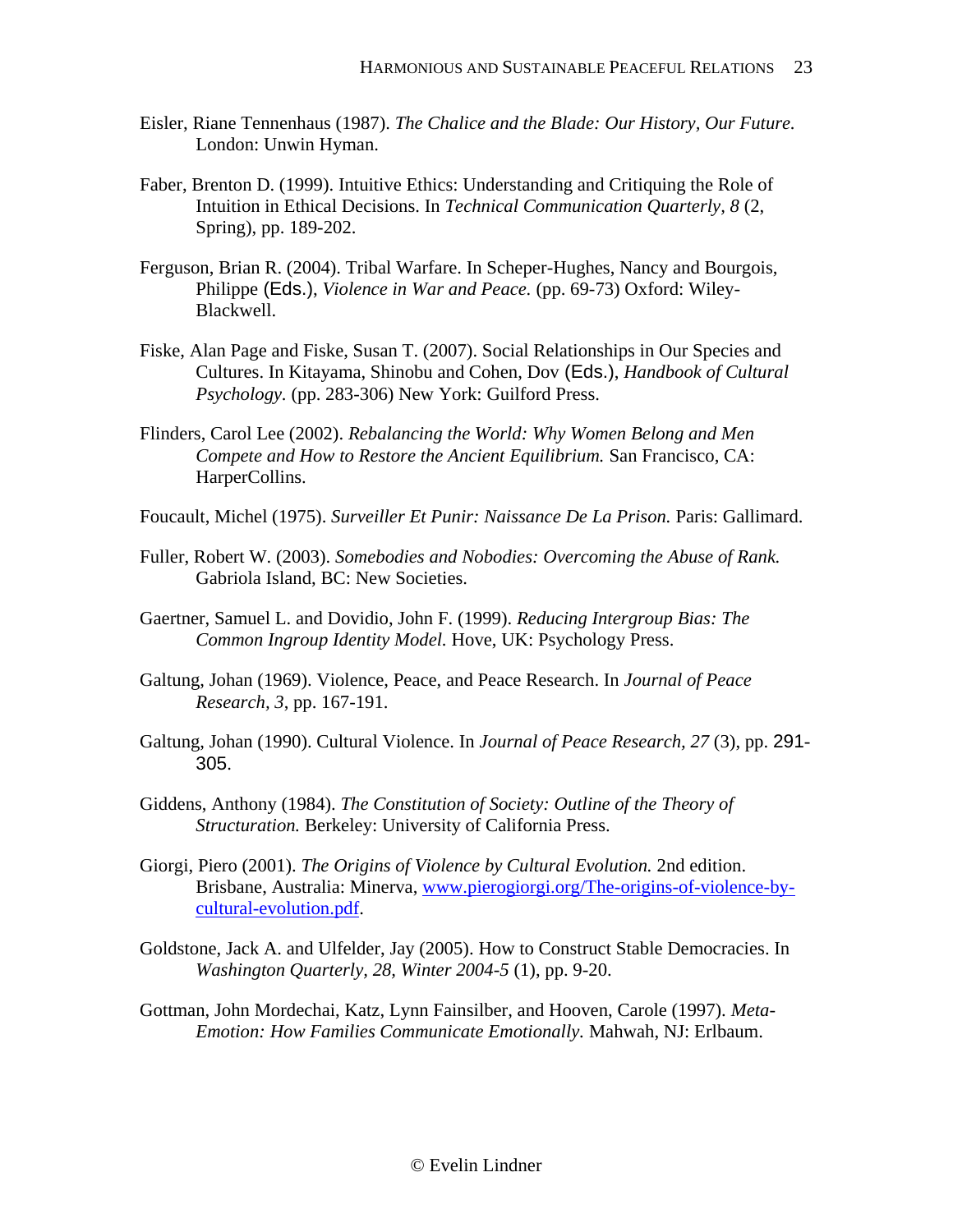- Haas, Jonathan (2001). Warfare and the Evolution of Culture. In Price, T. Douglas and Feinman, Gary M. (Eds.), *Archaeology at the Millennium: A Sourcebook.* (pp. 329-350) New York: Kluwer Academic/Plenum Publishers.
- Halperin, Eran, Sharvit, Keren, and Gross, James J. (2010). Emotion and Emotion Regulation in Intergroup Conflict: An Appraisal Based Framework. In Bar-Tal, Daniel (Ed.), *Intergroup Conflicts and Their Resolution: Social Psychological Perspectives.* New York: Psychology Press.
- Hardin, Garrett James (1998). Extensions of "The Tragedy of the Commons". In *Science, 280* (5364), pp. 682-683.
- Hardin, Russell (1995). *One for All: The Logic of Group Conflict.* Princeton, NJ: Princeton University Press.
- Hart, Paul 't, Stern, Eric K., and Sundelius, Bengt (Eds.) (1997). *Beyond Groupthink: Political Group Dynamics and Foreign Policy-Making.* Ann Arbor: University of Michigan Press.
- Herz, John H. (1950). Idealist Internationalism and the Security Dilemma. In *World Politics, II*, pp. 157-180.
- House, Robert J. and Howell, Jane M. (1992). Personality and Charismatic Leadership. In *Leadership Quarterly, 3* (2), pp. 81-108.
- Hurd, Douglas (2010). *Choose Your Weapons: The British Foreign Secretary: Two Centuries of Conflict and Personalities.* London: Weidenfeld and Nicolson.
- Janis, Irving L. (1982). *Groupthink: Psychological Studies of Policy Decisions and Fiascoes.* Boston, MA: Houghton Mifflin.
- Jervis, Robert, Lebow, Richard Ned, and Stein, Janice Gross (1985). *Psychology and Deterrence.* Baltimore, MD: Johns Hopkins University Press.
- Jones, James E. (2006). *The Post Victim Ethical Exemption Syndrome: An Outgrowth of Humiliation.* New York: Paper presented at the 3rd Workshop on Humiliation and Violent Conflict, Columbia University, December 14-15, 2006, [www.humiliationstudies.org/documents/JonesNY06meeting.pdf.](http://www.humiliationstudies.org/documents/JonesNY06meeting.pdf)
- Kagan, Donald (1998). Honor, Interest, and Nation-State. In Abrams, Elliot (Ed.), *Honor Among Nations.* Washington, DC: Ethics and Public Policy Center.
- Keen, Sam (1986). *Faces of the Enemy: Reflections of the Hostile Imagination.* San Francisco, CA: Harper and Row.
- Kelman, Herbert C. (1990). Applying a Human Needs Perspective to the Practice of Conflict Resolution: The Israeli-Palestinian Case. In Burton, John W. (Ed.), *Conflict: Human Needs Theory.* (pp. 283-297) New York: St. Martin's Press.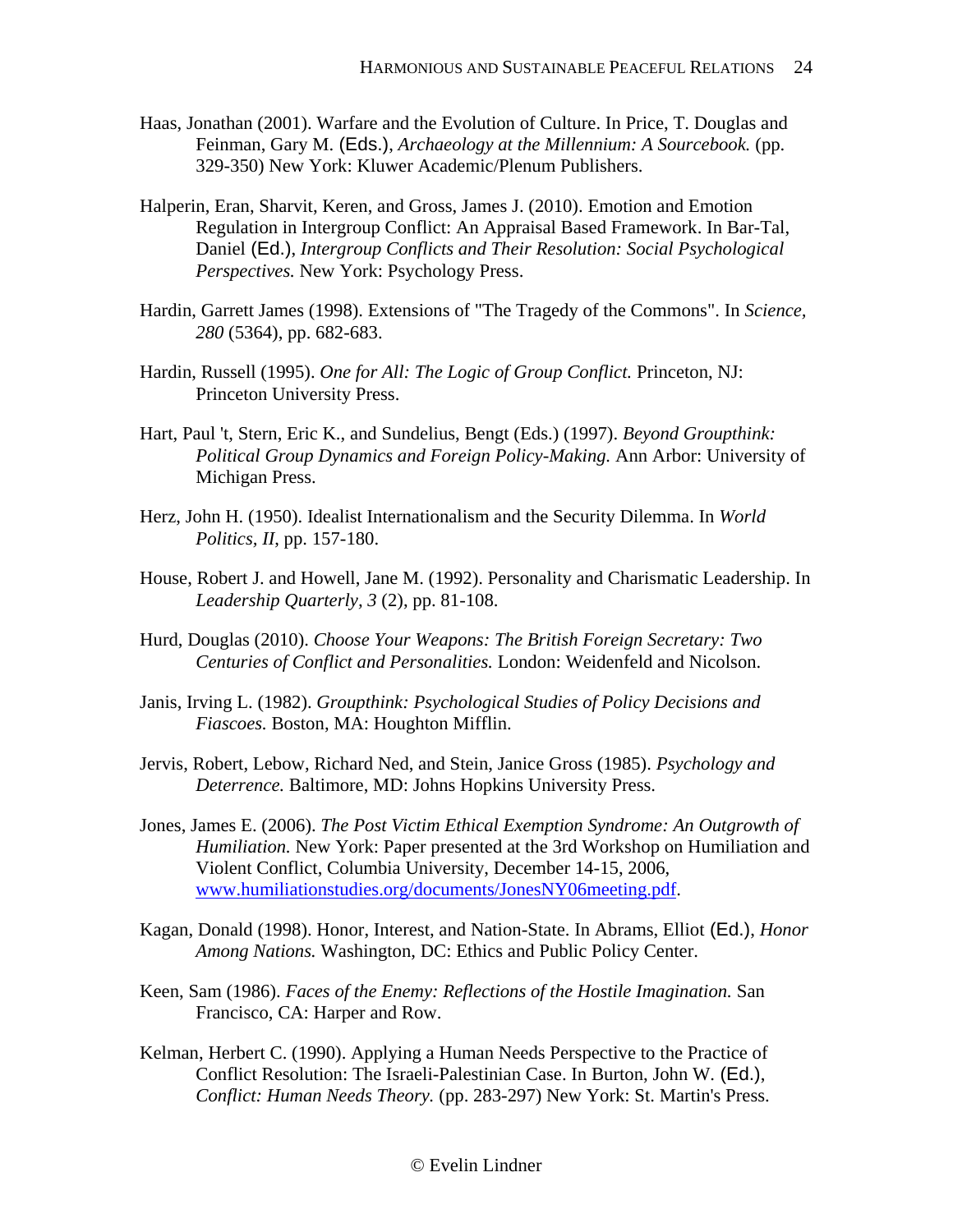- Kuhn, Thomas S. (1962). *The Structure of Scientific Revolutions.* Chicago: University of Chicago Press.
- Lederach, John Paul (1995). *Preparing for Peace: Conflict Transformation Across Cultures.* Syracuse, NY: Syracuse University Press.
- Lerner, Melvin J. (1980). *The Belief in a Just World: A Fundamental Delusion.* New York: Plenum Press.
- Lerner, Melvin J. (2003). The Justice Motive: Where Social Psychologists Found It, How They Lost It and Why They May Not Find It Again. In *Personality and Social Psychology Review, 7*, pp. 388-399.
- Liberman, Varda, Samuels, Steven M., and Ross, Lee D. (2004). The Name of the Game: Predictive Power of Reputations Versus Situational Labels in Determining Prisoner's Dilemma Game Moves. In *Personality and Social Psychology Bulletin, 30* (X), pp. 1-11.
- Lindner, Evelin Gerda (2000). *The Psychology of Humiliation: Somalia, Rwanda / Burundi, and Hitler's Germany.* Oslo, Norway: University of Oslo, Department of Psychology, doctoral dissertation in psychology.
- Lindner, Evelin Gerda (2006a). *A New Culture of Peace: Can We Hope That Global Society Will Enter into a Harmonious Information Age?* Human Dignity and Humiliation Studies, [www.humiliationstudies.org/whoweare/evelin02.php.](http://www.humiliationstudies.org/whoweare/evelin02.php)
- Lindner, Evelin Gerda (2006b). *Is It Possible to "Change the World"? Some Guidelines to How We Can Build a More Decent and Dignified World Effectively: The Case of Dignifying Abusers.* Human Dignity and Humiliation Studies, [www.humiliationstudies.org#evelin02.php.](http://www.humiliationstudies.org/#evelin02.php)
- Lindner, Evelin Gerda (2006c). *Making Enemies: Humiliation and International Conflict.*  Westport, CT: Praeger Security International, Greenwood.
- Lindner, Evelin Gerda (2009a). *Emotion and Conflict: How Human Rights Can Dignify Emotion and Help Us Wage Good Conflict.* Westport, CT: Praeger Security International, Greenwood.
- Lindner, Evelin Gerda (2009b). Genocide, Humiliation, and Inferiority: An Interdisciplinary Perspective. In Robins, Nicholas A. and Jones, Adam (Eds.), *Genocides by the Oppressed: Subaltern Genocide in Theory and Practice.* (pp. 138-158) Bloomington: Indiana University Press.
- Lindner, Evelin Gerda (2010). *Gender, Humiliation, and Global Security: Dignifying Relationships From Love, Sex, and Parenthood to World Affairs.* Santa Barbara, CA: Praeger Security International, ABC-CLIO.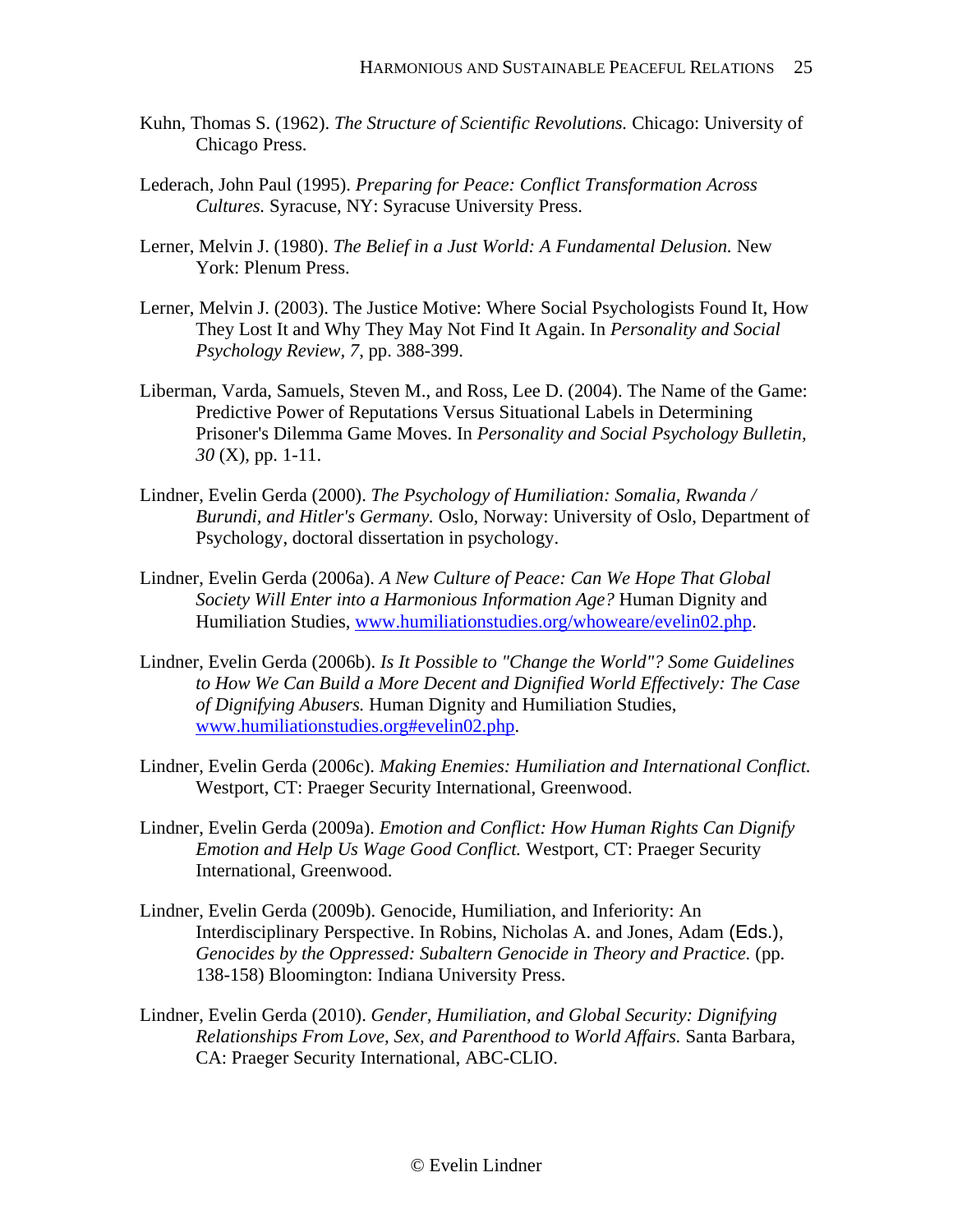- Mandela, Nelson Rolihlahla (1996). *Long Walk to Freedom: The Autobiography of Nelson Mandela.* London: Abacus.
- Mann, Barbara Alice (2000). *Iroquoian Women, the Gantowisas.* New York: Peter Lang.
- Margalit, Avishai (1996). *The Decent Society.* Cambridge, MA: Harvard University Press.
- Marsella, Anthony J. (2006). Justice in a Global Age: Becoming Counselors to the World. In *Counselling Psychology Quarterly, 19* (2, June), pp. 121-132.
- Marshall, Monty G. (1999). *Third World War: System, Process, and Conflict Dynamics.*  Lanham, MD: Rowman and Littlefield.
- Martin, Glen T. (2010a). *A Constitution for the Federation of Earth - With Historical Introduction, Commentary, and Conclusion.* Sun City, AZ: Institute for Economic Democracy Press.
- Martin, Glen T. (2010b). *Triumph of Civilization: Democracy, Nonviolence and the Piloting of Spaceship Earth.* Sun City, AZ: Institute for Economic Democracy Press.
- Maslow, Abraham H. (1943). A Theory of Human Motivation. In *Psychological Review, 50* (4), pp. 370-396.
- Max-Neef, Manfred A., Elizalde, Antonio, and Hopenhayn, Martin (1991). *Human Scale Development: Conception, Application and Further Reflections.* New York: Apex Press.
- McLuhan, Herbert Marshall (1962). *The Gutenberg Galaxy: The Making of Typographic Man.* Toronto: University of Toronto Press.
- Milgram, Stanley (1974). *Obedience to Authority.* New York: Harper and Row.
- Miller, Jean Baker (1986). *Toward a New Psychology of Women.* 2nd edition. Boston, MA: Beacon Press.
- Miller, Jean Baker (2006). Forced Choices, False Choices. In *Research and Action Report, 27* (2, Spring/Summer), pp. 16-17.
- Montiel, Cristina Jayme (2006). Political Psychology of Nonviolent Democratic Transitions in Southeast Asia. In *Journal of Social Issues, 62* (1), pp. 173-190, retrieved on August 14, 2007 from [www.blackwell](http://www.blackwell-synergy.com/doi/pdf/10.1111/j.1540-4560.2006.00445.x)[synergy.com/doi/pdf/10.1111/j.1540-4560.2006.00445.x.](http://www.blackwell-synergy.com/doi/pdf/10.1111/j.1540-4560.2006.00445.x)
- Nielsen, Rob, Marrone, Jenniffer A., and Slay, Holly S. (2010). A New Look at Humility: Exploring the Humility Concept and Its Role in Socialized Charismatic Leadership. In *Journal of Leadership and Organizational Studies, 17* (1), pp. 33-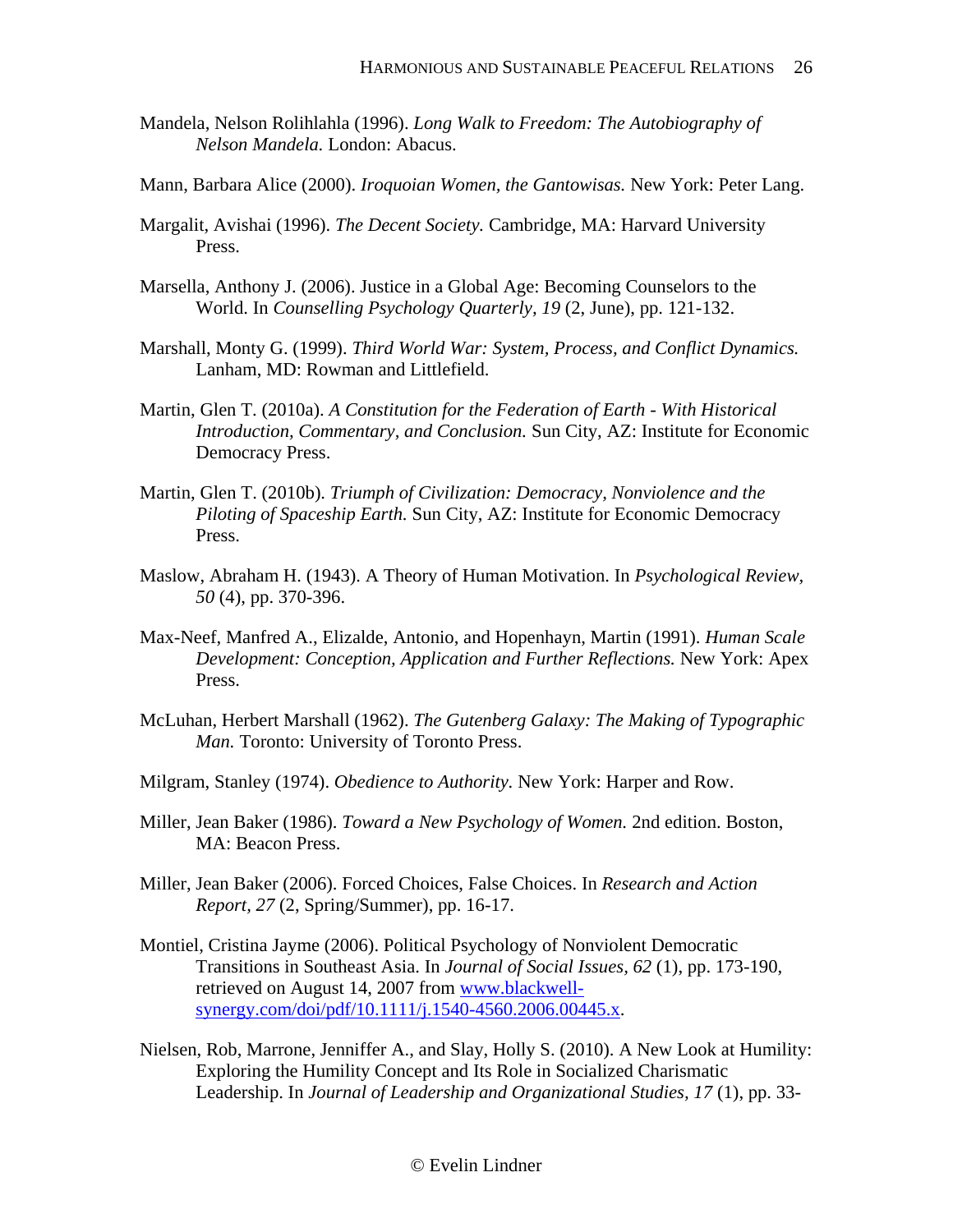43, originally published online Nov 24, 2009, the online version of this article can be found at jlo.sagepub.com/cgi/content/abstract/17/1/33.

- O'Halloran, Patrick J. (1995). *Humanitarian Intervention and the Genocide in Rwanda.*  London: Research Institute for the Study of Conflict and Terrorism.
- Obama, Barack (2009). *Remarks by the President at the Acceptance of the Nobel Peace Prize.* Washington, DC, Oslo, Norway: December 10, 2009, [www.whitehouse.gov/the-press-office/remarks-president-acceptance-nobel-peace](http://www.whitehouse.gov/the-press-office/remarks-president-acceptance-nobel-peace-prize)[prize.](http://www.whitehouse.gov/the-press-office/remarks-president-acceptance-nobel-peace-prize)
- Ogburn, William Fielding (1922). *Social Change With Respect to Culture and Original Nature.* New York: Viking Press.
- Oppenheimer, Stephen (2003). *The Journey of Mankind: The Peopling of the World.*  Oxford: Bradshaw Foundation, interactive genetic map trail adapted from *Out of Eden* and *The Real Eve*, [www.bradshawfoundation.com/journey.](http://www.bradshawfoundation.com/journey)
- Pascual-Leone, Juan and Johnson, Janice (2004). Affect, Self-Motivation, and Cognitive Development: A Dialectical Constructivist View. In Dai, David Yun and Sternberg, Robert J. (Eds.), *Motivation, Emotion, and Cognition: Integrative Perspectives on Intellectual Functioning and Development.* (pp. 197-235) Mahwah, NJ: Erlbaum.
- Pettigrew, Thomas F. (1979). The Ultimate Attribution Error: Extending Allport's Cognitive Analysis of Prejudice. In *Personality and Social Psychology Bulletin, 5*, pp. 461-476.
- Pettigrew, Thomas F. and Tropp, Linda R. (2006). A Meta-Analytic Test of Intergroup Contact Theory. In *Journal of Personality and Social Psychology, 90* (5), pp. 751- 783.
- Posen, Barry (1993). The Security Dilemma and Ethnic Conflict. In *Survival, 35* (1), pp. 27-47.
- Ross, Lee D. (1977). The Intuitive Psychologist and His Shortcomings: Distortions in the Attribution Process. In Berkowitz, Leonard (Ed.), *Advances in Experimental Social Psychology, Vol. 10.* Orlando, FL: Academic Press.
- Ross, Lee D. and Jost, John T. (1999). Fairness Norms and the Potential for Mutual Agreements Involving Majority and Minority Groups. In Neale, Margaret A, Mannix, Elizabeth A, and Wageman, Ruth (Eds.), *Research on Managing Groups and Teams (Vol. 2): Groups in Their Context.* (pp. 93-114) Greenwich, CT: JAI Press.
- Rudmin, Floyd Webster (1991). Seventeen Early Peace Psychologists. In *Journal of Humanistic Psychology, 31* (2, Spring), pp. 12-43.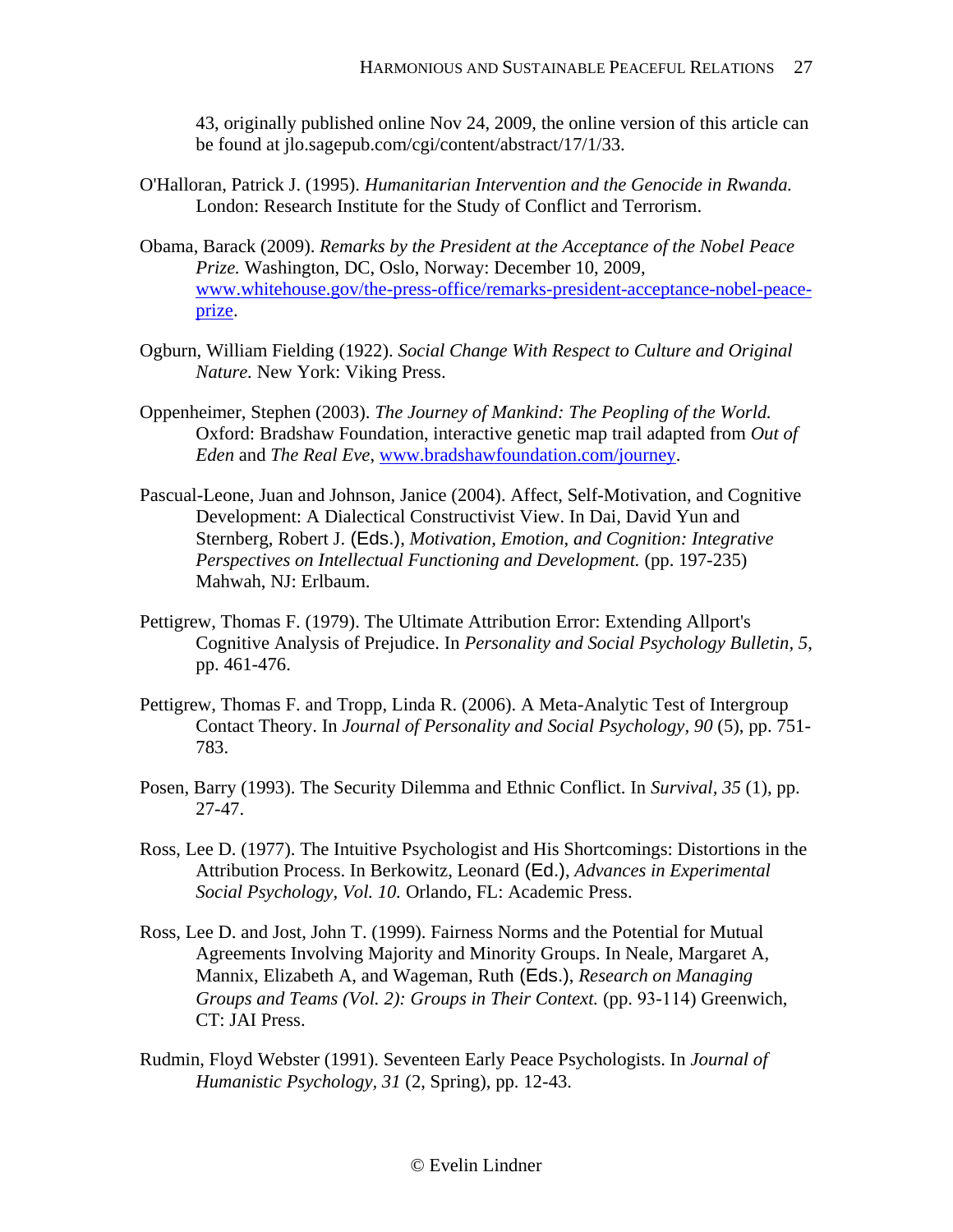- Seligman, Martin E. P. (1975). *Helplessness: On Development, Depression and Death.*  San Francisco: Freeman.
- Snyder, C. Richard (2002). Hope Theory: Rainbows in the Mind. In *Psychological Inquiry, 13* (4), pp. 249-275.
- Snyder, Claire R. (2000). *Citizen-Soldiers and Manly Warriors: Military Service and Gender in the Civic Republican Tradition.* Lanham, MD: Rowman and Littlefield.
- Stern, Eric and Sundelius, Bengt (1994). The Essence of Groupthink. In *Mershon International Studies Review, 38* (1), pp. 101-107.
- Syse, Henrik Preben (2006). Plato, Thucydides, and the Education of Alcibiades. In *Journal of Military Ethics, 5, Special Issue: Thucydides and Civil War* (4), pp. 290-302.
- Turner, Marlene E. and Pratkanis, Anthony R. (1997). Mitigating Groupthink by Stimulating Constructive Conflict. In Dreu, Carsten K. W. De and Vliert, Evert van de (Eds.), *Using Conflict in Organizations.* (pp. 53-71) London: Sage.
- Ury, William (1999). *Getting to Peace: Transforming Conflict at Home, at Work, and in the World.* New York: Viking.
- Wacks, Raymond (2006). *Philosophy of Law: A Very Short Introduction.* Oxford: Oxford University Press.
- Wilkinson, Richard G. (2005). *The Impact of Inequality. How to Make Sick Societies Healthier.* London: Routledge.
- Wyatt-Brown, Bertram (1982). *Southern Honor: Ethics and Behavior in the Old South.*  New York: Oxford University Press.
- Zimbardo, Philip G. (1971). *The Power and Pathology of Imprisonment. Congressional Record. (Serial No. 15, 1971-10-25). Hearings Before Subcommittee No. 3, of the Committee on the Judiciary, House of Representatives, Ninety-Second Congress, First Session on Corrections, Part II, Prisons, Prison Reform and Prisoner's Rights: California.* Washington, DC: Government Printing Office.
- Zimbardo, Philip G. (2007). *The Lucifer Effect: Understanding How Good People Turn Evil.* New York: Random House.

1

<sup>&</sup>lt;sup>1</sup> See www.humiliationstudies.org/whoweare/annualmeeting09.php.

<sup>&</sup>lt;sup>2</sup> See, for example, www.chinacsr.com/en/2007/10/11/1744-china-plans-harmonious-societymeasurement-standard and ec.europa.eu/employment\_social/social\_inclusion/jrep\_en.htm.

<sup>&</sup>lt;sup>3</sup> See www.youtube.com/watch?v=O2wvqDfitLY.